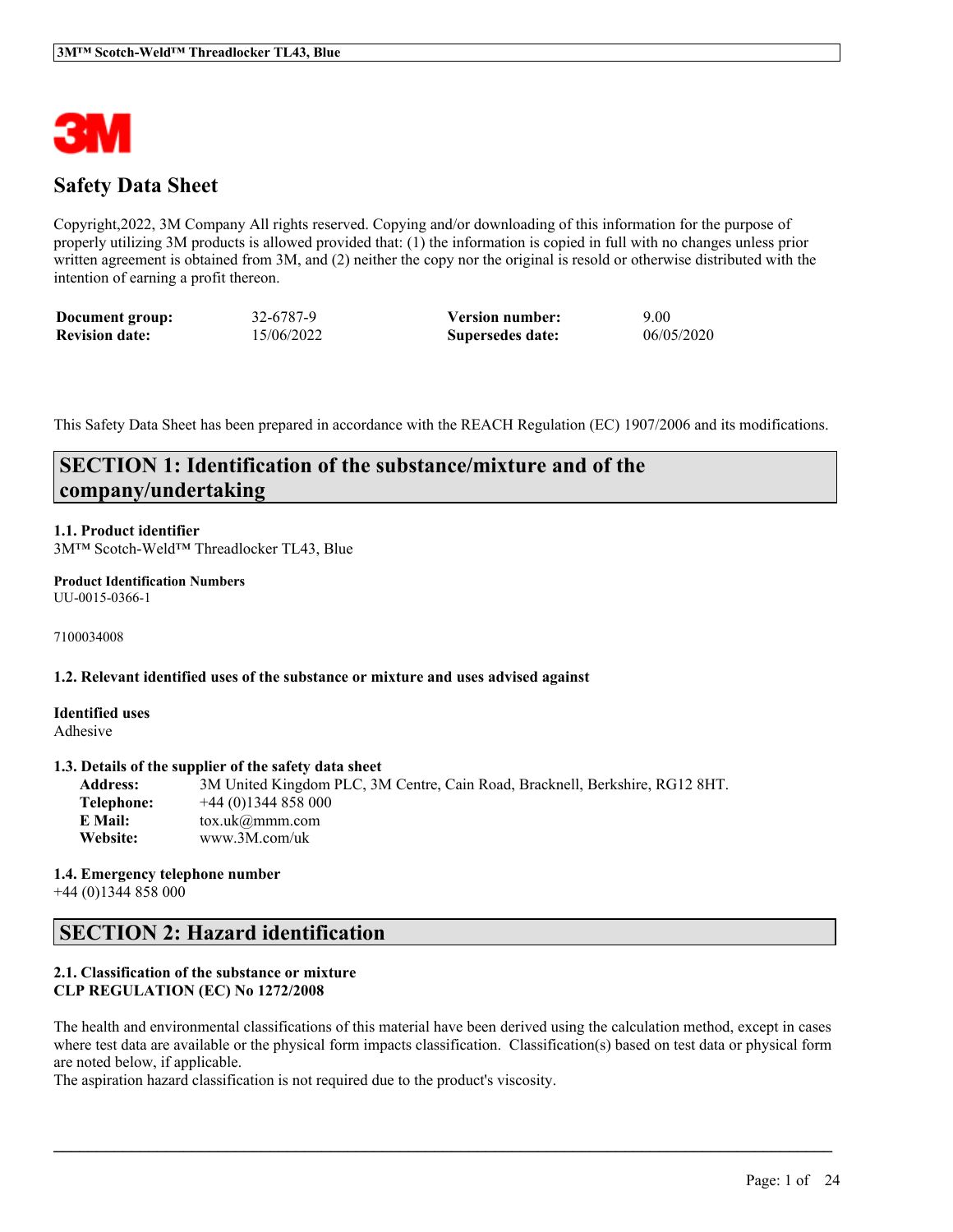### **CLASSIFICATION:**

Serious Eye Damage/Eye Irritation, Category 2 - Eye Irrit. 2; H319 Skin Sensitization, Category 1 - Skin Sens. 1; H317 Specific Target Organ Toxicity-Repeated Exposure, Category 2 - STOT RE 2; H373 Hazardous to the Aquatic Environment (Chronic), Category 1 - Aquatic Chronic 1; H410

For full text of H phrases, see Section 16.

### **2.2. Label elements CLP REGULATION (EC) No 1272/2008**

**SIGNAL WORD** WARNING.

**Symbols**

GHS07 (Exclamation mark) |GHS08 (Health Hazard) |GHS09 (Environment) |

#### **Pictograms**



| Ingredients:                                      |                |           |                      |
|---------------------------------------------------|----------------|-----------|----------------------|
| Ingredient                                        | CAS Nbr        | EC No.    | $\%$ by Wt           |
| 2,2'-ethylenedioxydiethyl dimethacrylate          | $109 - 16 - 0$ | 203-652-6 | $30 - 60$            |
| HYDROXYPROPYL METHACRYLATE                        | 27813-02-1     | 248-666-3 | - 10<br>$\mathbf{I}$ |
| 2'-Phenylacetohydrazide                           | $114 - 83 - 0$ | 204-055-3 | $\leq$ 0.7           |
| $\alpha$ , $\alpha$ -dimethylbenzyl hydroperoxide | $80 - 15 - 9$  | 201-254-7 | $\leq$ 2             |
| 2,2'-(p-Tolylimino)diethanol                      | 3077-12-1      | 221-359-1 | $\leq 1$             |

#### **HAZARD STATEMENTS:**

| H <sub>3</sub> 19 | Causes serious eye irritation.                                                                           |
|-------------------|----------------------------------------------------------------------------------------------------------|
| H317              | May cause an allergic skin reaction.                                                                     |
| H373              | May cause damage to organs through prolonged or repeated exposure: nervous system<br>respiratory system. |
| H410              | Very toxic to aquatic life with long lasting effects.                                                    |

### **PRECAUTIONARY STATEMENTS**

| <b>Prevention:</b><br><b>P260A</b><br>P <sub>273</sub><br><b>P280E</b> | Do not breathe vapours.<br>Avoid release to the environment.<br>Wear protective gloves.                                             |  |
|------------------------------------------------------------------------|-------------------------------------------------------------------------------------------------------------------------------------|--|
| <b>Response:</b>                                                       |                                                                                                                                     |  |
| $P305 + P351 + P338$                                                   | IF IN EYES: Rinse cautiously with water for several minutes. Remove contact lenses, if<br>present and easy to do. Continue rinsing. |  |
| $P333 + P313$<br>P391                                                  | If skin irritation or rash occurs: Get medical advice/attention.<br>Collect spillage.                                               |  |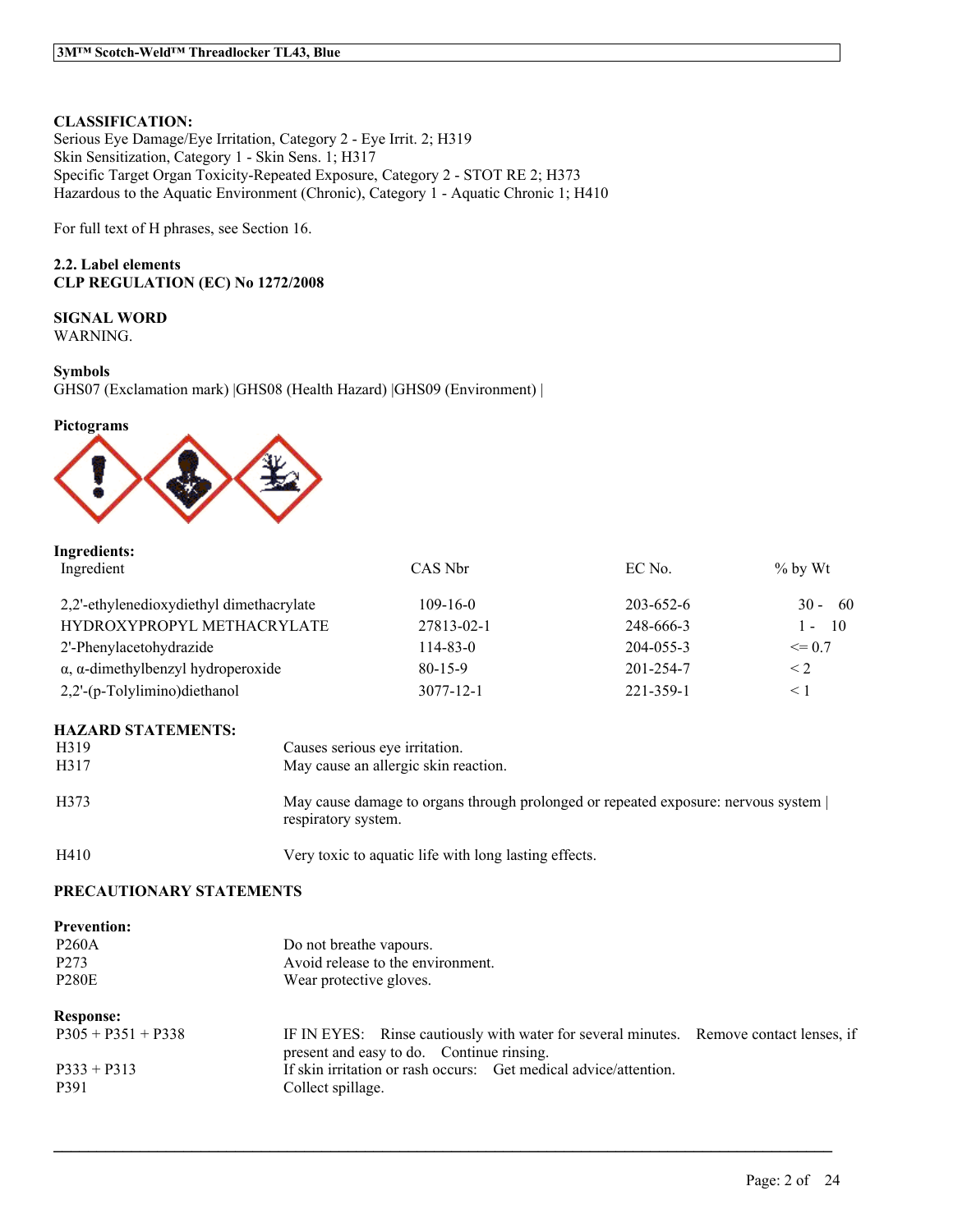### **For containers not exceeding 125 ml the following Hazard and Precautionary statements may be used:**

# **<=125 ml Hazard statements**

H317 May cause an allergic skin reaction.

### **<=125 ml Precautionary statements**

### **Prevention:**

P260A Do not breathe vapours.<br>P280E Wear protective gloves. Wear protective gloves.

# **Response:**<br>P333 + P313

If skin irritation or rash occurs: Get medical advice/attention.

Contains 11% of components with unknown hazards to the aquatic environment.

### **2.3. Other hazards**

None known. This material does not contain any substances that are assessed to be a PBT or vPvB

# **SECTION 3: Composition/information on ingredients**

### **3.1. Substances**

Not applicable

### **3.2. Mixtures**

| Ingredient                                                                                                  | Identifier(s)                                                                  | $\frac{0}{0}$ | <b>Classification according to Regulation</b><br>(EC) No. 1272/2008 [CLP]                                                                               |
|-------------------------------------------------------------------------------------------------------------|--------------------------------------------------------------------------------|---------------|---------------------------------------------------------------------------------------------------------------------------------------------------------|
| 2,2'-ethylenedioxydiethyl dimethacrylate                                                                    | $(CAS-No.)$ 109-16-0<br>(EC-No.) 203-652-6<br>(REACH-No.) 01-<br>2119969287-21 | $30 -$<br>60  | Skin Sens. 1, H317                                                                                                                                      |
| Bis(isopropyl)naphthalene                                                                                   | (CAS-No.) 38640-62-9<br>(EC-No.) 254-052-6                                     | $20 -$<br>40  | Asp. Tox. 1, H304<br>Eye Irrit. 2, H319<br>Aquatic Chronic 1, H410, M=1                                                                                 |
| Polyester Resin (NJTS Reg. No.<br>04499600-7087)                                                            | <b>Trade Secret</b>                                                            | $1 - 10$      | Substance not classified as hazardous                                                                                                                   |
| <b>HYDROXYPROPYL</b>                                                                                        | (CAS-No.) 27813-02-1                                                           | $1 - 10$      | Eye Irrit. 2, H319                                                                                                                                      |
| <b>METHACRYLATE</b>                                                                                         | (EC-No.) 248-666-3                                                             |               | Skin Sens. 1, H317                                                                                                                                      |
| Silanamine, 1,1,1-trimethyl-N-<br>(trimethylsilyl)-, hydrolysis products with $(EC-N0)$ 272-697-1<br>silica | (CAS-No.) 68909-20-6                                                           | $1 -$<br>10   | Substance with a national occupational<br>exposure limit                                                                                                |
| 2'-Phenylacetohydrazide                                                                                     | $(CAS-No.)$ 114-83-0<br>(EC-No.) 204-055-3                                     | $\leq$ 0.7    | Acute Tox. 3, H311<br>Acute Tox. 3, H301<br>Skin Sens. 1, H317<br><b>STOT RE 1, H372</b><br>Aquatic Acute 1, H400, M=1<br>Aquatic Chronic 1, H410, M=10 |
| N,N-dimethyl-p-toluidine                                                                                    | (CAS-No.) 99-97-8<br>(EC-No.) 202-805-4                                        | $\leq 0.5$    | Acute Tox. 3, H331<br>Acute Tox. 3, H311<br>Acute Tox. 3, H301                                                                                          |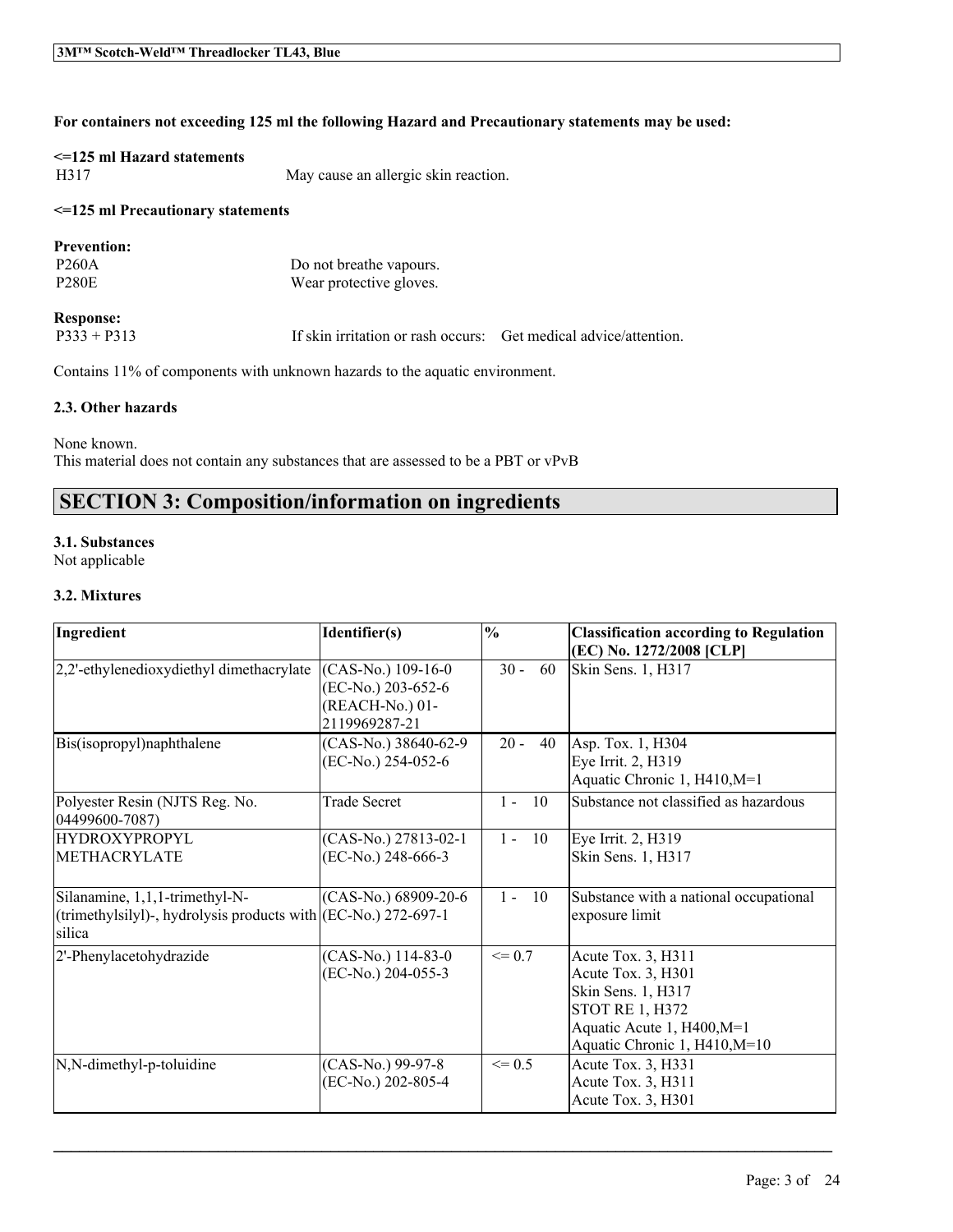|                                                   |                      |            | <b>STOT RE 2, H373</b>                                          |
|---------------------------------------------------|----------------------|------------|-----------------------------------------------------------------|
|                                                   |                      |            | Aquatic Chronic 3, H412                                         |
|                                                   |                      |            | Nota C                                                          |
| 1,2-Benzisothiazol-3(2H)-one 1,1-                 | (CAS-No.) 81-07-2    | $\leq$ 5   | Substance not classified as hazardous                           |
| dioxide                                           | (EC-No.) 201-321-0   |            |                                                                 |
|                                                   |                      |            |                                                                 |
| 2,6-Di-tert-butyl-p-cresol                        | (CAS-No.) 128-37-0   | $\leq 0.5$ | Aquatic Chronic 1, H410, M=1                                    |
|                                                   | (EC-No.) 204-881-4   |            | Aquatic Acute 1, H400, M=1                                      |
|                                                   |                      |            |                                                                 |
| Siloxanes and Silicones, di-Me, reaction          | (CAS-No.) 67762-90-7 | $1 - 5$    | Substance with a national occupational                          |
| products with silica                              |                      |            | exposure limit                                                  |
| $\alpha$ , $\alpha$ -dimethylbenzyl hydroperoxide | $(CAS-No.) 80-15-9$  | $\leq$ 2   | Org. Perox. EF, H242                                            |
|                                                   | (EC-No.) 201-254-7   |            | Acute Tox. 2, H330                                              |
|                                                   |                      |            |                                                                 |
|                                                   |                      |            | Acute Tox. 3, H311                                              |
|                                                   |                      |            | Acute Tox. 4, H302                                              |
|                                                   |                      |            | Skin Corr. 1B, H314                                             |
|                                                   |                      |            | Eye Dam. 1, H318                                                |
|                                                   |                      |            | STOT SE 3, H335                                                 |
|                                                   |                      |            | <b>STOT RE 1, H372</b>                                          |
|                                                   |                      |            | Aquatic Chronic 2, H411                                         |
| Naphthalene, (1-methylethyl)-                     | (CAS-No.) 29253-36-9 | $\leq 1$   | Aquatic Acute 1, H400, M=1                                      |
|                                                   | (EC-No.) 249-535-3   |            | Aquatic Chronic 1, H410, M=1                                    |
|                                                   |                      |            |                                                                 |
| 2,2'-(p-Tolylimino)diethanol                      | (CAS-No.) 3077-12-1  | $\leq 1$   | Acute Tox. 4, H302                                              |
|                                                   | (EC-No.) 221-359-1   |            | Eye Dam. 1, H318                                                |
|                                                   |                      |            | Skin Sens. 1B, H317                                             |
|                                                   |                      |            | Aquatic Chronic 3, H412                                         |
| Titanium dioxide                                  | (CAS-No.) 13463-67-7 | $\leq 0.1$ | Carc. 2, H351 (inhalation)                                      |
|                                                   | (EC-No.) 236-675-5   |            |                                                                 |
|                                                   |                      |            |                                                                 |
| acrylic acid                                      | $(CAS-No.)$ 79-10-7  | $\leq 1$   | Flam. Liq. 3, H226                                              |
|                                                   | (EC-No.) 201-177-9   |            | Acute Tox. 4, H332                                              |
|                                                   |                      |            | Acute Tox. 4, H312                                              |
|                                                   |                      |            | Acute Tox. 4, H302                                              |
|                                                   |                      |            | Skin Corr. 1A, H314                                             |
|                                                   |                      |            | STOT SE 3, H335                                                 |
|                                                   |                      |            |                                                                 |
|                                                   |                      |            |                                                                 |
|                                                   |                      |            |                                                                 |
|                                                   |                      |            | Aquatic Acute 1, H400, M=1<br>Nota D<br>Aquatic Chronic 2, H411 |

Please see section 16 for the full text of any H statements referred to in this section

# **Specific Concentration Limits**

| Ingredient                                        | Identifier(s)                                 | <b>Specific Concentration Limits</b>                                                                                                                                                         |
|---------------------------------------------------|-----------------------------------------------|----------------------------------------------------------------------------------------------------------------------------------------------------------------------------------------------|
| acrylic acid                                      | $(CAS-No.)$ 79-10-7<br>$ $ (EC-No.) 201-177-9 | $(C \ge 1\%)$ STOT SE 3, H335                                                                                                                                                                |
| $\alpha$ , $\alpha$ -dimethylbenzyl hydroperoxide | $(CAS-N0.) 80-15-9$<br>$(EC-No.) 201-254-7$   | $(C \ge 10\%)$ Skin Corr. 1B, H314<br>$(3\% = < C < 10\%)$ Skin Irrit. 2, H315<br>$(C \ge 3\%)$ Eye Dam. 1, H318<br>$(1\% = < C < 3\%)$ Eye Irrit. 2, H319<br>$(C \ge 10\%)$ STOT SE 3, H335 |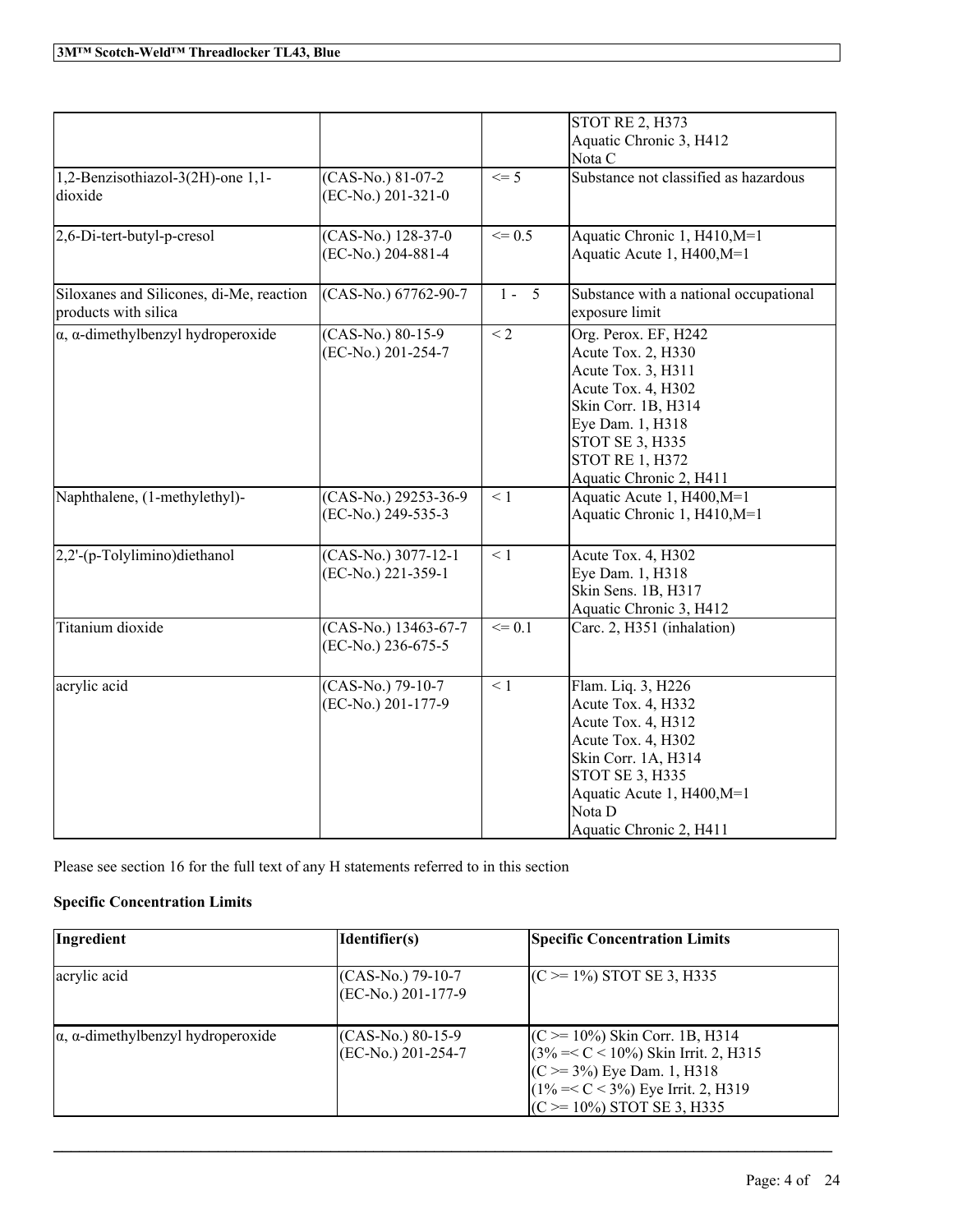For information on ingredient occupational exposure limits or PBT or vPvB status, see sections 8 and 12 of this SDS

# **SECTION 4: First aid measures**

### **4.1. Description of first aid measures**

### **Inhalation**

Remove person to fresh air. If you feel unwell, get medical attention.

### **Skin contact**

Immediately wash with soap and water. Remove contaminated clothing and wash before reuse. If signs/symptoms develop, get medical attention.

### **Eye contact**

Immediately flush with large amounts of water. Remove contact lenses if easy to do. Continue rinsing. Get medical attention.

### **If swallowed**

Rinse mouth. If you feel unwell, get medical attention.

### **4.2. Most important symptoms and effects, both acute and delayed**

The most important symptoms and effects based on the CLP classification include: Allergic skin reaction (redness, swelling, blistering, and itching). Serious irritation to the eyes (significant redness, swelling, pain, tearing, and impaired vision). Target organ effects. See Section 11 for additional details.

### **4.3. Indication of any immediate medical attention and special treatment required**

Not applicable

## **SECTION 5: Fire-fighting measures**

#### **5.1. Extinguishing media**

In case of fire: Use a fire fighting agent suitable for ordinary combustible material such as water or foam to extinguish.

### **5.2. Special hazards arising from the substance or mixture**

None inherent in this product.

#### **Hazardous Decomposition or By-Products**

**Substance Condition**

Carbon monoxide During combustion. Carbon dioxide. During combustion. Oxides of nitrogen. During combustion. Oxides of sulphur. During combustion.

### **5.3. Advice for fire-fighters**

Wear full protective clothing, including helmet, self-contained, positive pressure or pressure demand breathing apparatus, bunker coat and pants, bands around arms, waist and legs, face mask, and protective covering for exposed areas of the head.

# **SECTION 6: Accidental release measures**

### **6.1. Personal precautions, protective equipment and emergency procedures**

Evacuate area. Ventilate the area with fresh air. For large spill, or spills in confined spaces, provide mechanical ventilation to disperse or exhaust vapours, in accordance with good industrial hygiene practice. Refer to other sections of this SDS for information regarding physical and health hazards, respiratory protection, ventilation, and personal protective equipment.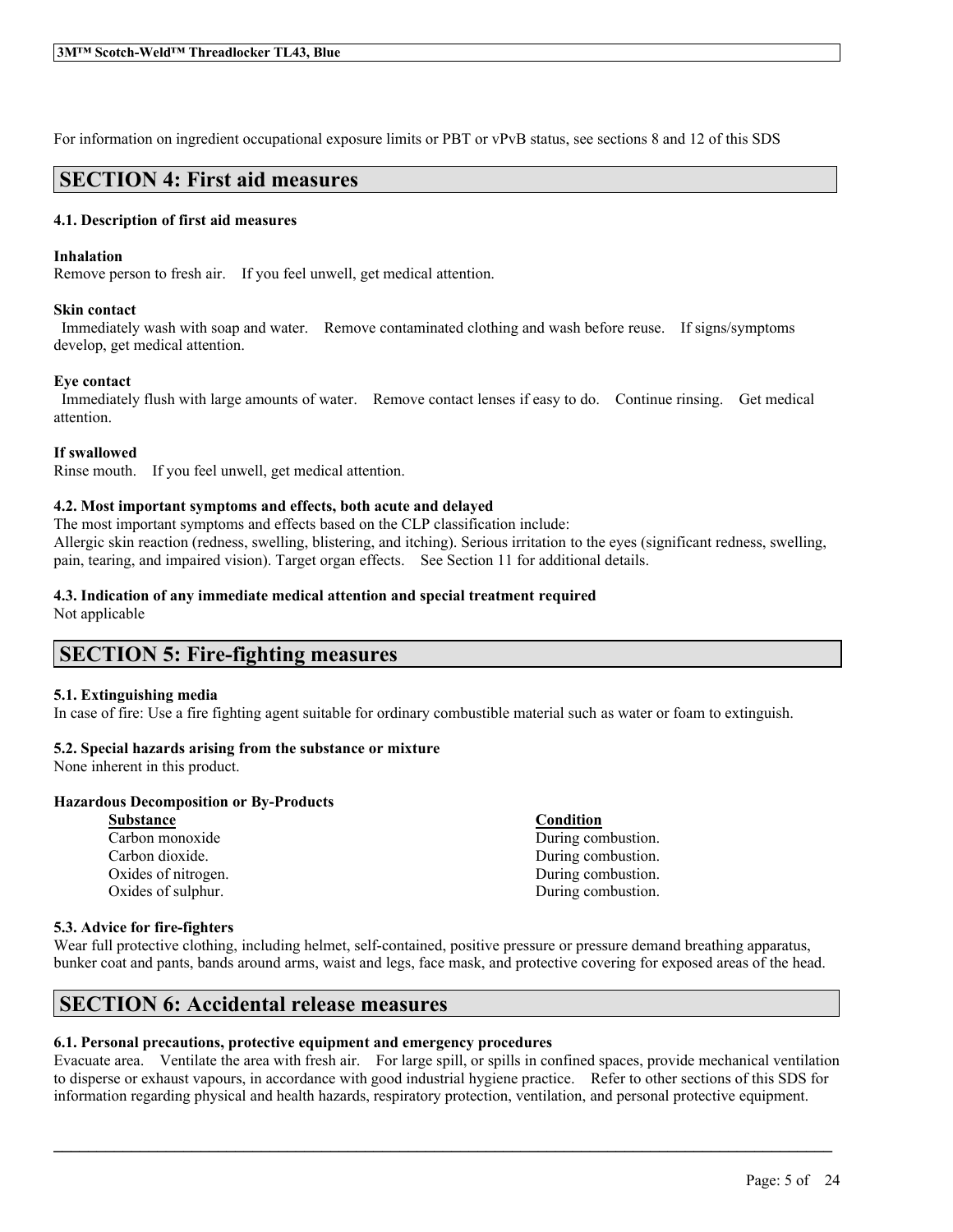### **6.2. Environmental precautions**

Avoid release to the environment. For larger spills, cover drains and build dykes to prevent entry into sewer systems or bodies of water.

### **6.3. Methods and material for containment and cleaning up**

Contain spill. Working from around the edges of the spill inward, cover with bentonite, vermiculite, or commercially available inorganic absorbent material. Mix in sufficient absorbent until it appears dry. Remember, adding an absorbent material does not remove a physical, health, or environmental hazard. Collect as much of the spilled material as possible. Place in a closed container approved for transportation by appropriate authorities. Clean up residue with an appropriate solvent selected by a qualified and authorised person. Ventilate the area with fresh air. Read and follow safety precautions on the solvent label and Safety Data Sheet. Seal the container. Dispose of collected material as soon as possible.

### **6.4. Reference to other sections**

Refer to Section 8 and Section 13 for more information

# **SECTION 7: Handling and storage**

### **7.1. Precautions for safe handling**

Do not handle until all safety precautions have been read and understood. Do not breathe dust/fume/gas/mist/vapours/spray. Do not get in eyes, on skin, or on clothing. Do not eat, drink or smoke when using this product. Wash thoroughly after handling. Contaminated work clothing should not be allowed out of the workplace. Avoid release to the environment. Wash contaminated clothing before reuse. Avoid contact with oxidising agents (eg. chlorine, chromic acid etc.) Use personal protective equipment (eg. gloves, respirators…) as required.

### **7.2. Conditions for safe storage including any incompatibilities**

Protect from sunlight. Store away from heat. Store away from oxidising agents.

### **7.3. Specific end use(s)**

See information in Section 7.1 and 7.2 for handling and storage recommendations. See Section 8 for exposure controls and personal protection recommendations.

# **SECTION 8: Exposure controls/personal protection**

### **8.1 Control parameters**

### **Occupational exposure limits**

If a component is disclosed in section 3 but does not appear in the table below, an occupational exposure limit is not available for the component.

| Ingredient                 | <b>CAS Nbr</b> | Agency | Limit type                                                                 | <b>Additional comments</b> |
|----------------------------|----------------|--------|----------------------------------------------------------------------------|----------------------------|
| 2,6-Di-tert-butyl-p-cresol | $128 - 37 - 0$ | UK HSC | $TWA:10$ mg/m <sup>3</sup>                                                 |                            |
| Titanium dioxide           | 13463-67-7     | UK HSC | TWA(respirable):4<br>$mg/m3$ ; TWA(Inhalable): 10<br>mg/m3                 |                            |
| Silicon dioxide            | 67762-90-7     | UK HSC | TWA(as respirable dust):2.4<br>$mg/m3$ ; TWA(as inhalable<br>dust):6 mg/m3 |                            |
| Silicon dioxide            | 68909-20-6     | UK HSC | TWA(as respirable dust):2.4<br>$mg/m3$ ; TWA(as inhalable<br>dust):6 mg/m3 |                            |
| acrylic acid               | $79 - 10 - 7$  | UK HSC | TWA:29 mg/m3(10)<br>ppm); $STEL:59$ mg/m $3(20)$<br>ppm)                   |                            |

 $\mathcal{L}_\mathcal{L} = \mathcal{L}_\mathcal{L} = \mathcal{L}_\mathcal{L} = \mathcal{L}_\mathcal{L} = \mathcal{L}_\mathcal{L} = \mathcal{L}_\mathcal{L} = \mathcal{L}_\mathcal{L} = \mathcal{L}_\mathcal{L} = \mathcal{L}_\mathcal{L} = \mathcal{L}_\mathcal{L} = \mathcal{L}_\mathcal{L} = \mathcal{L}_\mathcal{L} = \mathcal{L}_\mathcal{L} = \mathcal{L}_\mathcal{L} = \mathcal{L}_\mathcal{L} = \mathcal{L}_\mathcal{L} = \mathcal{L}_\mathcal{L}$ 

UK HSC : UK Health and Safety Commission TWA: Time-Weighted-Average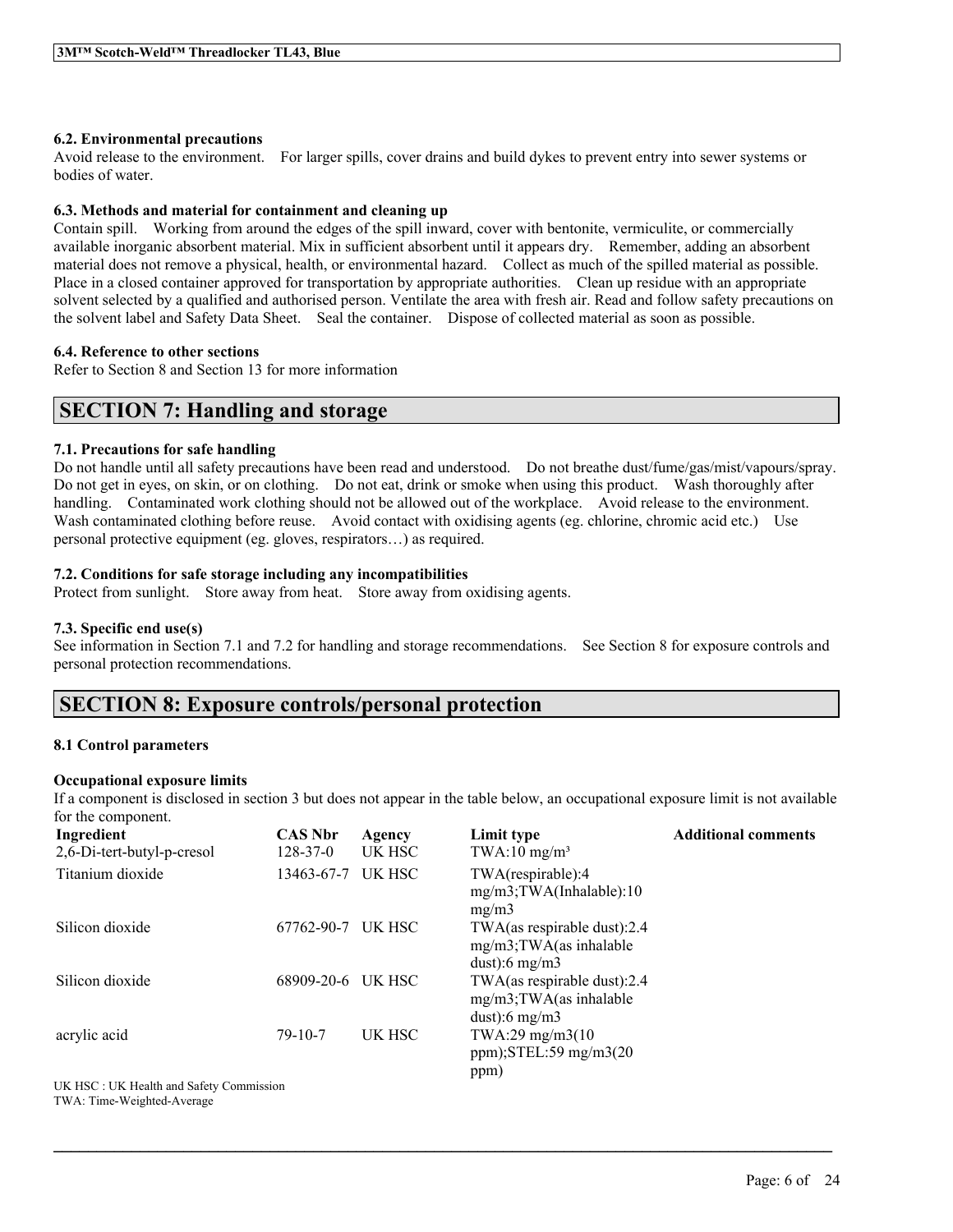STEL: Short Term Exposure Limit CEIL: Ceiling

### **Biological limit values**

No biological limit values exist for any of the components listed in Section 3 of this safety data sheet.

#### **Derived no effect level (DNEL)**

| Ingredient   | Degradation | Population | Human exposure            | <b>DNEL</b>         |
|--------------|-------------|------------|---------------------------|---------------------|
|              | Product     |            | <b>pattern</b>            |                     |
| acrylic acid |             | Worker     | Dermal, Short-term        | $1 \text{ mg/cm2}$  |
|              |             |            | exposure, Local effects   |                     |
| acrylic acid |             | Worker     | Inhalation, Long-term     | $30 \text{ mg/m}^3$ |
|              |             |            | exposure (8 hours), Local |                     |
|              |             |            | effects                   |                     |
| acrylic acid |             | Worker     | Inhalation, Short-term    | $30 \text{ mg/m}^3$ |
|              |             |            | exposure, Local effects   |                     |

### **Predicted no effect concentrations (PNEC)**

| Ingredient   | Degradation | Compartment                    | <b>PNEC</b>        |
|--------------|-------------|--------------------------------|--------------------|
|              | Product     |                                |                    |
| acrylic acid |             | Agricultural soil              | $mg/kg$ d.w.       |
| acrylic acid |             | Freshwater                     | $0.003$ mg/l       |
| acrylic acid |             | Freshwater sediments           | $0.236$ mg/kg d.w. |
| acrylic acid |             | Intermittent releases to water | $0.0013$ mg/l      |
| acrylic acid |             | Marine water                   | $0.0003$ mg/l      |
| acrylic acid |             | <b>Sewage Treatment Plant</b>  | $0.9$ mg/l         |

**Recommended monitoring procedures:**Information on recommended monitoring procedures can be obtained from UK **HSC** 

#### **8.2. Exposure controls**

In addition, refer to the annex for more information.

#### **8.2.1. Engineering controls**

Use general dilution ventilation and/or local exhaust ventilation to control airborne exposures to below relevant Exposure Limits and/or control dust/fume/gas/mist/vapours/spray. If ventilation is not adequate, use respiratory protection equipment.

### **8.2.2. Personal protective equipment (PPE)**

### **Eye/face protection**

Select and use eye/face protection to prevent contact based on the results of an exposure assessment. The following eye/face protection(s) are recommended: Indirect vented goggles.

*Applicable Norms/Standards* Use eye protection conforming to EN 166

#### **Skin/hand protection**

Select and use gloves and/or protective clothing approved to relevant local standards to prevent skin contact based on the results of an exposure assessment. Selection should be based on use factors such as exposure levels, concentration of the substance or mixture, frequency and duration, physical challenges such as temperature extremes, and other use conditions. Consult with your glove and/or protective clothing manufacturer for selection of appropriate compatible gloves/protective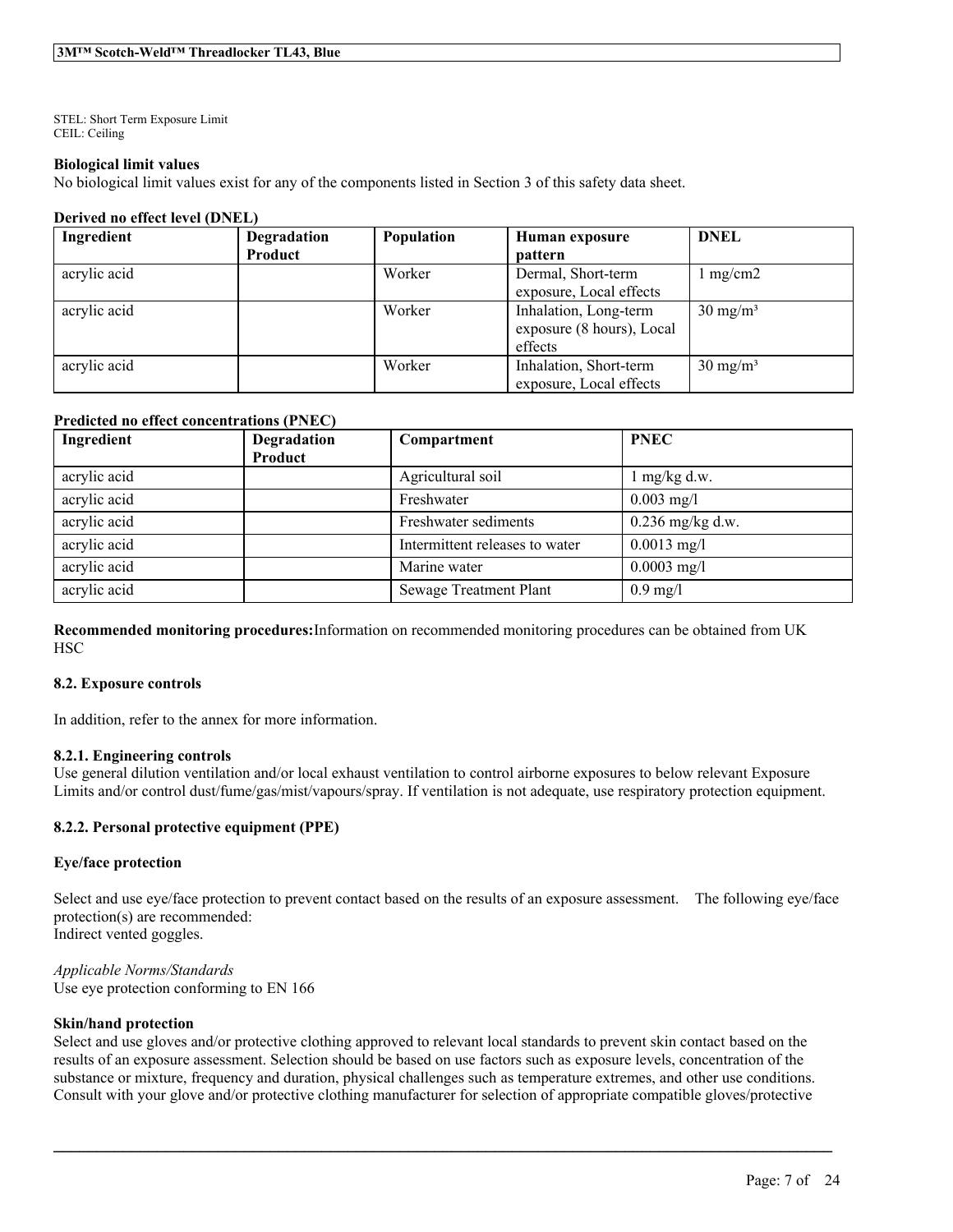clothing. Note: Nitrile gloves may be worn over polymer laminate gloves to improve dexterity. Gloves made from the following material(s) are recommended:

Polymer laminate No data available No data available

**Material Thickness (mm) Breakthrough Time**

*Applicable Norms/Standards* Use gloves tested to EN 374

### **Respiratory protection**

An exposure assessment may be needed to decide if a respirator is required. If a respirator is needed, use respirators as part of a full respiratory protection program. Based on the results of the exposure assessment, select from the following respirator type(s) to reduce inhalation exposure:

Half facepiece or full facepiece air-purifying respirator suitable for organic vapours and particulates

For questions about suitability for a specific application, consult with your respirator manufacturer.

#### *Applicable Norms/Standards*

Use a respirator conforming to EN 140 or EN 136: filter types A & P

### **8.2.3. Environmental exposure controls**

Refer to Annex

# **SECTION 9: Physical and chemical properties**

### **9.1. Information on basic physical and chemical properties**

| <b>Physical state</b>                         | Liquid.      |
|-----------------------------------------------|--------------|
| <b>Specific Physical Form:</b>                | Thixoti      |
| Colour                                        | Blue         |
| Odor                                          | Mild O       |
| <b>Odour threshold</b>                        | No date      |
| Melting point/freezing point                  | Not app      |
| <b>Boiling point/boiling range</b>            | $>=148.$     |
| <b>Flammability (solid, gas)</b>              | Not ap       |
| <b>Flammable Limits(LEL)</b>                  | No dat       |
| <b>Flammable Limits(UEL)</b>                  | No dat       |
| <b>Flash point</b>                            | $>=100$      |
| <b>Autoignition temperature</b>               | No date      |
| <b>Decomposition temperature</b>              | No date      |
| рH                                            | substar      |
| <b>Kinematic Viscosity</b>                    | $2,727$ n    |
| <b>Water solubility</b>                       | Negligi      |
| Solubility- non-water                         | No date      |
| <b>Partition coefficient: n-octanol/water</b> | No date      |
| Vapour pressure                               | $\leq 666$ . |
| <b>Density</b>                                | $1.1 - 1.$   |
| <b>Relative density</b>                       | $1.1 - 1.$   |
| <b>Relative Vapor Density</b>                 | 1.01         |
|                                               |              |

**9.2. Other information**

**9.2.2 Other safety characteristics EU Volatile Organic Compounds** *No data available.* **Evaporation rate** Negligible

**Specific Physical Form:** Thixotropic liquid. **Odor** Mild Odor **Odour threshold** *No data available.*  $Not$  *applicable.* **Boiling point/boiling range** >=148.9 ºC [@ 101,324.72 Pa ] Not applicable. **Flammable Limits(LEL)** *No data available.* **Flammable Limits(UEL)** *No data available.* **Flash point** >=100 ºC [*Test Method:*Tagliabue closed cup] **Autoignition temperature** *No data available.* **Decomposition temperature** *No data available.*  $substance/mixture$  *is non-soluble* (*in* water) **Kinematic Viscosity** 2,727 mm²/sec **Negligible Solubility- non-water** *No data available.* **Partition coefficient: n-octanol/water** *No data available.* **Vapour pressure** <=666.6 Pa 1.1 - 1.15 g/ml  $\lceil \omega \rceil$  20 °C ] **Relative density** 1.1 - 1.15 [@ 20 ºC ] [*Ref Std:*WATER=1] **1.01** [*Ref Std:*AIR=1]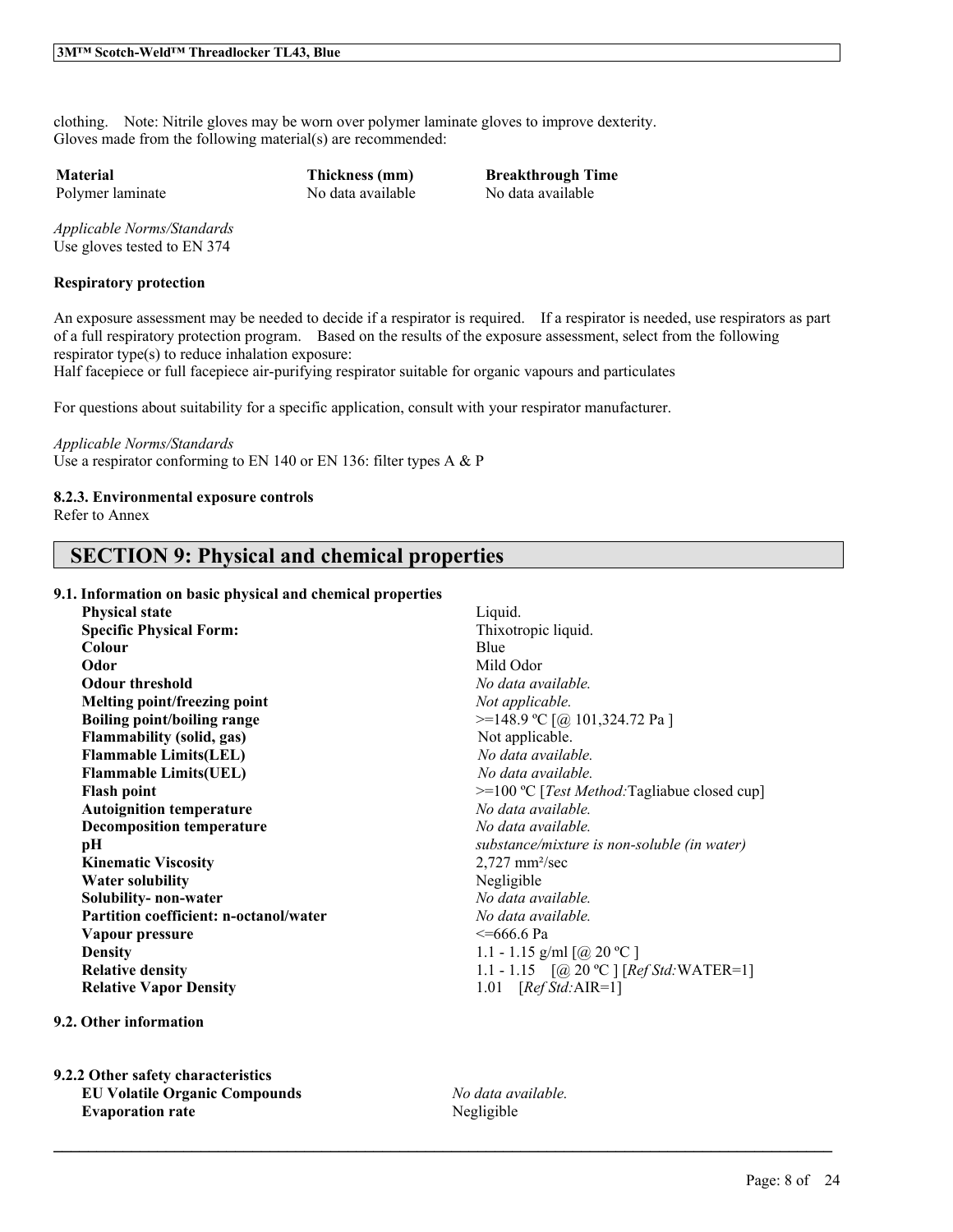# **SECTION 10: Stability and reactivity**

### **10.1 Reactivity**

This material may be reactive with certain agents under certain conditions - see the remaining headings in this section

### **10.2 Chemical stability**

Stable.

### **10.3 Possibility of hazardous reactions**

Hazardous polymerisation will not occur.

### **10.4 Conditions to avoid**

Heat. Light.

### **10.5 Incompatible materials** Strong oxidising agents.

### **10.6 Hazardous decomposition products Substance Condition**

None known.

Refer to section 5.2 for hazardous decomposition products during combustion.

# **SECTION 11: Toxicological information**

The information below may not agree with the EU material classification in Section 2 and/or the ingredient classifications in Section 3 if specific ingredient classifications are mandated by a competent authority. In addition, statements and data presented in Section 11 are based on UN GHS calculation rules and classifications derived from **internal hazard assessments.**

**11.1. Information on hazard classes as defined in Regulation (EC) No 1272/2008**

**Signs and Symptoms of Exposure**

### Based on test data and/or information on the components, this material may produce the following health effects:

## **Inhalation**

Respiratory tract irritation: Signs/symptoms may include cough, sneezing, nasal discharge, headache, hoarseness, and nose and throat pain. May cause additional health effects (see below).

## **Skin contact**

Skin Irritation: Signs/symptoms may include localised redness, swelling, itching, dryness, cracking, blistering, and pain. Allergic skin reaction (non-photo induced): Signs/symptoms may include redness, swelling, blistering, and itching.

## **Eye contact**

Severe eye irritation: Signs/symptoms may include significant redness, swelling, pain, tearing, cloudy appearance of the cornea, and impaired vision.

### **Ingestion**

Gastrointestinal irritation: Signs/symptoms may include abdominal pain, stomach upset, nausea, vomiting and diarrhoea. May cause additional health effects (see below).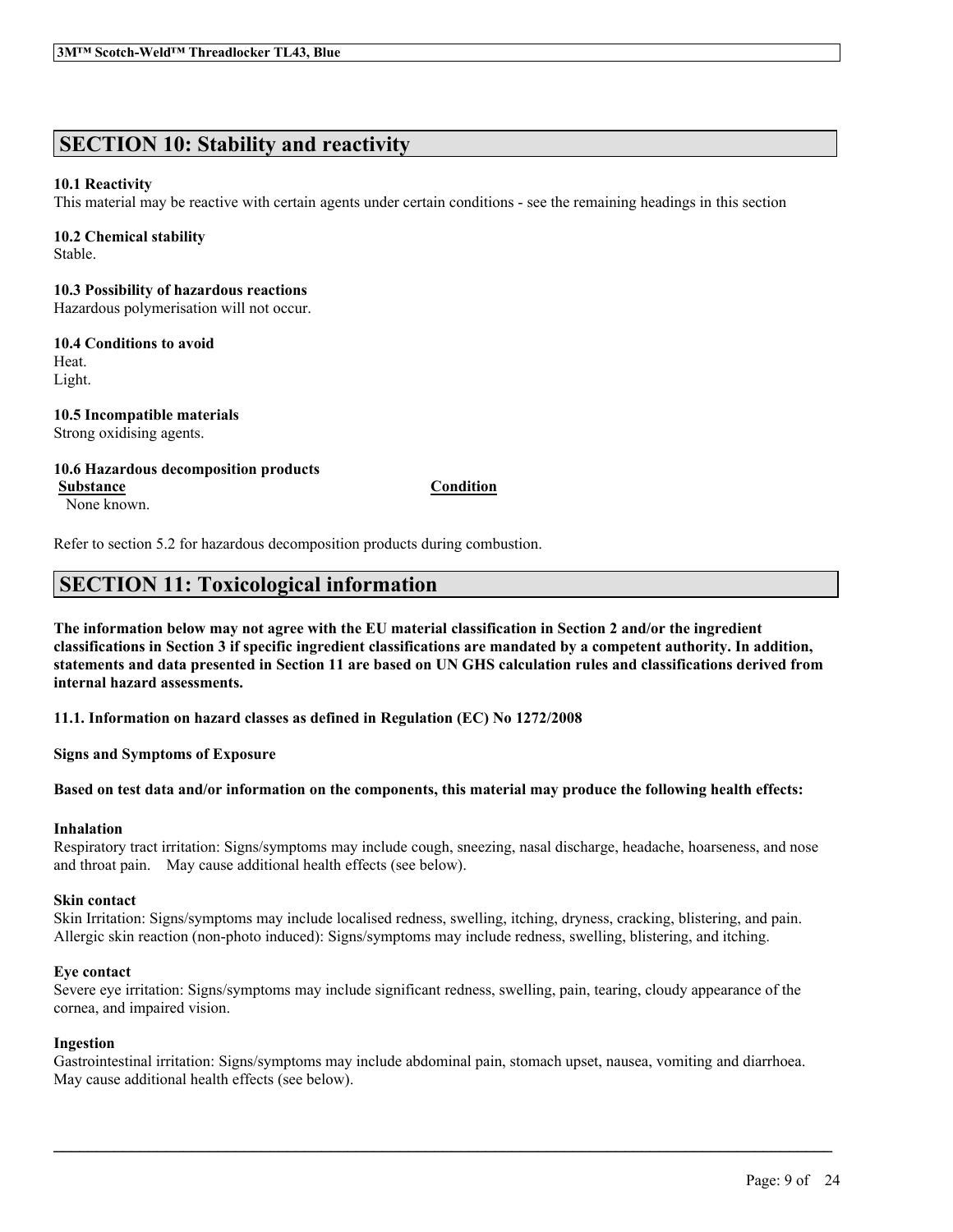### **Additional Health Effects:**

### **Prolonged or repeated exposure may cause target organ effects:**

Neurological effects: Signs/symptoms may include personality changes, lack of coordination, sensory loss, tingling or numbness of the extremities, weakness, tremors, and changes in blood pressure and heart rate. Respiratory effects: Signs/symptoms may include cough, shortness of breath, chest tightness, wheezing, increased heart rate, bluish coloured skin (cyanosis), sputum production, changes in lung function tests, and respiratory failure.

### **Carcinogenicity:**

Contains a chemical or chemicals which can cause cancer.

### **Toxicological Data**

If a component is disclosed in section 3 but does not appear in a table below, either no data are available for that endpoint or the data are not sufficient for classification.

### **Acute Toxicity**

| Name                                                                                | Route                                 | <b>Species</b>                    | Value                                             |
|-------------------------------------------------------------------------------------|---------------------------------------|-----------------------------------|---------------------------------------------------|
| Overall product                                                                     | Dermal                                |                                   | No data available; calculated ATE >5,000 mg/kg    |
| Overall product                                                                     | Inhalation-<br>Vapour(4<br>hr)        |                                   | No data available; calculated ATE >50 mg/l        |
| Overall product                                                                     | Ingestion                             |                                   | No data available; calculated $ATE > 5,000$ mg/kg |
| 2,2'-ethylenedioxydiethyl dimethacrylate                                            | Dermal                                | Professio<br>nal<br>judgeme<br>nt | LD50 estimated to be $> 5,000$ mg/kg              |
| 2,2'-ethylenedioxydiethyl dimethacrylate                                            | Ingestion                             | Rat                               | LD50 10,837 mg/kg                                 |
| Bis(isopropyl)naphthalene                                                           | Dermal                                | Rat                               | $LD50 > 4,500$ mg/kg                              |
| Bis(isopropyl)naphthalene                                                           | Inhalation-<br>Dust/Mist              | Rat                               | $LC50 > 5.64$ mg/l                                |
| Bis(isopropyl)naphthalene                                                           | Ingestion                             | Rat                               | LD50 4,130 mg/kg                                  |
| Silanamine, 1,1,1-trimethyl-N-(trimethylsilyl)-, hydrolysis<br>products with silica | Dermal                                | Rabbit                            | $LD50 > 5,000$ mg/kg                              |
| Silanamine, 1,1,1-trimethyl-N-(trimethylsilyl)-, hydrolysis<br>products with silica | Inhalation-<br>Dust/Mist<br>(4 hours) | Rat                               | $LC50 > 0.691$ mg/l                               |
| Silanamine, 1,1,1-trimethyl-N-(trimethylsilyl)-, hydrolysis<br>products with silica | Ingestion                             | Rat                               | $LD50 > 5,110$ mg/kg                              |
| HYDROXYPROPYL METHACRYLATE                                                          | Dermal                                | Rabbit                            | $LD50 > 5,000$ mg/kg                              |
| HYDROXYPROPYL METHACRYLATE                                                          | Ingestion                             | Rat                               | $LD50 > 11,200$ mg/kg                             |
| 1,2-Benzisothiazol-3(2H)-one 1,1-dioxide                                            | Dermal                                |                                   | LD50 estimated to be $> 5,000$ mg/kg              |
| 1,2-Benzisothiazol-3(2H)-one 1,1-dioxide                                            | Ingestion                             | Mouse                             | LD50<br>17,000 mg/kg                              |
| $\alpha$ , $\alpha$ -dimethylbenzyl hydroperoxide                                   | Dermal                                | Rat                               | LD50<br>$500$ mg/kg                               |
| $\alpha$ , $\alpha$ -dimethylbenzyl hydroperoxide                                   | Inhalation-<br>Vapour (4<br>hours)    | Rat                               | LC50<br>$1.4 \text{ mg}/l$                        |
| $\alpha$ , $\alpha$ -dimethylbenzyl hydroperoxide                                   | Ingestion                             | Rat                               | LD50<br>$382 \text{ mg/kg}$                       |
| Siloxanes and Silicones, di-Me, reaction products with silical                      | Dermal                                | Rabbit                            | $LD50 > 5,000$ mg/kg                              |
| Siloxanes and Silicones, di-Me, reaction products with silica                       | Inhalation-<br>Dust/Mist<br>(4 hours) | Rat                               | $LC50 > 0.691$ mg/l                               |
| Siloxanes and Silicones, di-Me, reaction products with silica                       | Ingestion                             | Rat                               | $LD50 > 5,110$ mg/kg                              |
| acrylic acid                                                                        | Dermal                                | Rabbit                            | $LD50 > 2,000$ mg/kg                              |
| acrylic acid                                                                        | Inhalation-<br>Dust/Mist<br>(4 hours) | Rat                               | LC50 3.8 mg/l                                     |
| acrylic acid                                                                        | Ingestion                             | Rat                               | $1,250$ mg/kg<br>LD50                             |
| 2'-Phenylacetohydrazide                                                             | Dermal                                |                                   | LD50 estimated to be 200 - 1,000 mg/kg            |
| 2'-Phenylacetohydrazide                                                             | Ingestion                             | Mouse                             | LD50 270 mg/kg                                    |
| 2,6-Di-tert-butyl-p-cresol                                                          | Dermal                                | Rat                               | $LD50 > 2,000$ mg/kg                              |
| 2,6-Di-tert-butyl-p-cresol                                                          | Ingestion                             | Rat                               | $LD50 > 2,930$ mg/kg                              |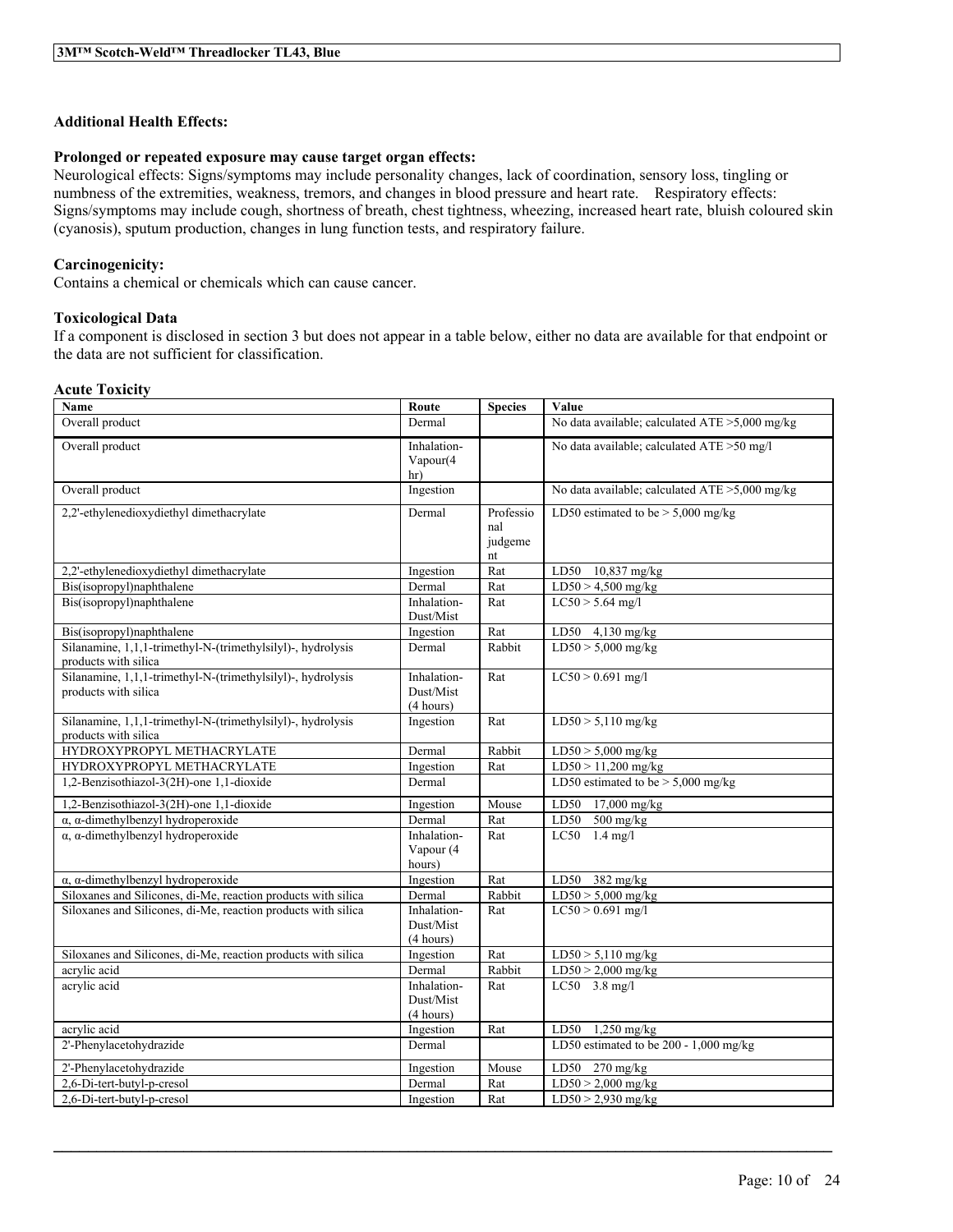| N,N-dimethyl-p-toluidine     | Dermal      | Rabbit | $LD50 > 2,000$ mg/kg  |
|------------------------------|-------------|--------|-----------------------|
| N,N-dimethyl-p-toluidine     | Inhalation- | Rat    | $LC50$ 1.4 mg/l       |
|                              | Dust/Mist   |        |                       |
|                              | (4 hours)   |        |                       |
| N,N-dimethyl-p-toluidine     | Ingestion   | Rat    | LD50<br>$1,650$ mg/kg |
| 2,2'-(p-Tolylimino)diethanol | Dermal      | Rabbit | $LD50 > 2,000$ mg/kg  |
| 2,2'-(p-Tolylimino)diethanol | Ingestion   | Rat    | $LD50$ 959 mg/kg      |
| Titanium dioxide             | Dermal      | Rabbit | $LD50 > 10,000$ mg/kg |
| Titanium dioxide             | Inhalation- | Rat    | $LC50 > 6.82$ mg/l    |
|                              | Dust/Mist   |        |                       |
|                              | (4 hours)   |        |                       |
| Titanium dioxide             | Ingestion   | Rat    | $LD50 > 10,000$ mg/kg |

ATE = acute toxicity estimate

### **Skin Corrosion/Irritation**

| Name                                                                             | <b>Species</b> | Value                     |
|----------------------------------------------------------------------------------|----------------|---------------------------|
|                                                                                  |                |                           |
| 2.2'-ethylenedioxydiethyl dimethacrylate                                         | Guinea         | Mild irritant             |
|                                                                                  | pig            |                           |
| Bis(isopropyl)naphthalene                                                        | Rabbit         | Minimal irritation        |
| Silanamine, 1,1,1-trimethyl-N-(trimethylsilyl)-, hydrolysis products with silica | Rabbit         | No significant irritation |
| HYDROXYPROPYL METHACRYLATE                                                       | Rabbit         | Minimal irritation        |
| $\alpha$ , $\alpha$ -dimethylbenzyl hydroperoxide                                | Rabbit         | Corrosive                 |
| Siloxanes and Silicones, di-Me, reaction products with silica                    | Rabbit         | No significant irritation |
| acrylic acid                                                                     | Rabbit         | Corrosive                 |
| 2,6-Di-tert-butyl-p-cresol                                                       | Human          | Minimal irritation        |
|                                                                                  | and            |                           |
|                                                                                  | animal         |                           |
| 2,2'-(p-Tolylimino)diethanol                                                     | Rabbit         | No significant irritation |
| Titanium dioxide                                                                 | Rabbit         | No significant irritation |

### **Serious Eye Damage/Irritation**

| Name                                                                             | <b>Species</b>               | Value                     |
|----------------------------------------------------------------------------------|------------------------------|---------------------------|
|                                                                                  |                              |                           |
| 2.2'-ethylenedioxydiethyl dimethacrylate                                         | Professio<br>nal<br>judgemen | Moderate irritant         |
| Bis(isopropyl)naphthalene                                                        | Rabbit                       | Severe irritant           |
| Silanamine, 1,1,1-trimethyl-N-(trimethylsilyl)-, hydrolysis products with silica | Rabbit                       | No significant irritation |
| HYDROXYPROPYL METHACRYLATE                                                       | Rabbit                       | Moderate irritant         |
| $\alpha$ , $\alpha$ -dimethylbenzyl hydroperoxide                                | Rabbit                       | Corrosive                 |
| Siloxanes and Silicones, di-Me, reaction products with silica                    | Rabbit                       | No significant irritation |
| acrylic acid                                                                     | Rabbit                       | Corrosive                 |
| 2,6-Di-tert-butyl-p-cresol                                                       | Rabbit                       | Mild irritant             |
| 2.2'-(p-Tolylimino)diethanol                                                     | Rabbit                       | Corrosive                 |
| Titanium dioxide                                                                 | Rabbit                       | No significant irritation |

### **Skin Sensitisation**

| Name                                                                             | <b>Species</b> | Value          |
|----------------------------------------------------------------------------------|----------------|----------------|
|                                                                                  |                |                |
| 2,2'-ethylenedioxydiethyl dimethacrylate                                         | Human          | Sensitising    |
|                                                                                  | and            |                |
|                                                                                  | animal         |                |
| Bis(isopropyl)naphthalene                                                        | Guinea         | Not classified |
|                                                                                  | pig            |                |
| Silanamine, 1,1,1-trimethyl-N-(trimethylsilyl)-, hydrolysis products with silica | Human          | Not classified |
|                                                                                  | and            |                |
|                                                                                  | animal         |                |
| HYDROXYPROPYL METHACRYLATE                                                       | Human          | Sensitising    |
|                                                                                  | and            |                |
|                                                                                  | animal         |                |
| Siloxanes and Silicones, di-Me, reaction products with silica                    | Human          | Not classified |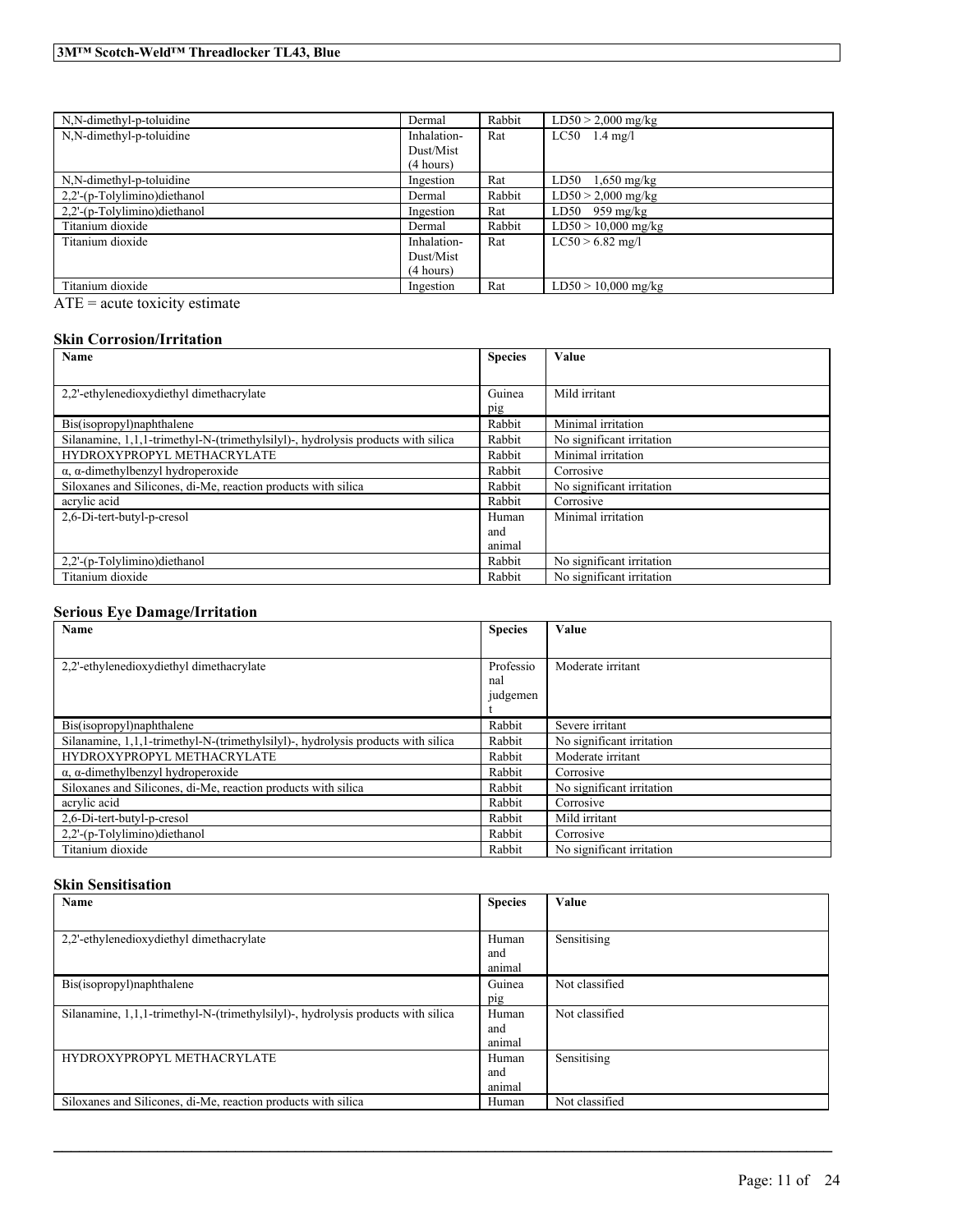|                              | and<br>animal |                |
|------------------------------|---------------|----------------|
| acrylic acid                 | Guinea        | Not classified |
|                              | pig           |                |
| 2'-Phenylacetohydrazide      | Professio     | Sensitising    |
|                              | nal           |                |
|                              | judgemen      |                |
|                              |               |                |
| 2,6-Di-tert-butyl-p-cresol   | Human         | Not classified |
| 2,2'-(p-Tolylimino)diethanol | Mouse         | Sensitising    |
| Titanium dioxide             | Human         | Not classified |
|                              | and           |                |
|                              | animal        |                |

### **Respiratory Sensitisation**

For the component/components, either no data is currently available or the data is not sufficient for classification.

### **Germ Cell Mutagenicity**

| Name                                                                             | Route    | Value                                          |
|----------------------------------------------------------------------------------|----------|------------------------------------------------|
|                                                                                  |          |                                                |
| 2,2'-ethylenedioxydiethyl dimethacrylate                                         | In Vitro | Some positive data exist, but the data are not |
|                                                                                  |          | sufficient for classification                  |
| Bis(isopropyl)naphthalene                                                        | In Vitro | Not mutagenic                                  |
| Bis(isopropyl)naphthalene                                                        | In vivo  | Not mutagenic                                  |
| Silanamine, 1,1,1-trimethyl-N-(trimethylsilyl)-, hydrolysis products with silica | In Vitro | Not mutagenic                                  |
| HYDROXYPROPYL METHACRYLATE                                                       | In vivo  | Not mutagenic                                  |
| HYDROXYPROPYL METHACRYLATE                                                       | In Vitro | Some positive data exist, but the data are not |
|                                                                                  |          | sufficient for classification                  |
| $\alpha$ , $\alpha$ -dimethylbenzyl hydroperoxide                                | In vivo  | Not mutagenic                                  |
| $\alpha$ , $\alpha$ -dimethylbenzyl hydroperoxide                                | In Vitro | Some positive data exist, but the data are not |
|                                                                                  |          | sufficient for classification                  |
| Siloxanes and Silicones, di-Me, reaction products with silica                    | In Vitro | Not mutagenic                                  |
| acrylic acid                                                                     | In vivo  | Not mutagenic                                  |
| acrylic acid                                                                     | In Vitro | Some positive data exist, but the data are not |
|                                                                                  |          | sufficient for classification                  |
| 2'-Phenylacetohydrazide                                                          | In Vitro | Some positive data exist, but the data are not |
|                                                                                  |          | sufficient for classification                  |
| 2,6-Di-tert-butyl-p-cresol                                                       | In Vitro | Not mutagenic                                  |
| 2,6-Di-tert-butyl-p-cresol                                                       | In vivo  | Not mutagenic                                  |
| 2,2'-(p-Tolylimino)diethanol                                                     | In Vitro | Not mutagenic                                  |
| Titanium dioxide                                                                 | In Vitro | Not mutagenic                                  |
| Titanium dioxide                                                                 | In vivo  | Not mutagenic                                  |

### **Carcinogenicity**

| Name                                                                 | Route      | <b>Species</b> | Value                                          |
|----------------------------------------------------------------------|------------|----------------|------------------------------------------------|
| 2,2'-ethylenedioxydiethyl dimethacrylate                             | Dermal     | Mouse          | Not carcinogenic                               |
| Bis(isopropyl)naphthalene                                            | Ingestion  | Rat            | Not carcinogenic                               |
| Silanamine, 1,1,1-trimethyl-N-(trimethylsilyl)-, hydrolysis products | <b>Not</b> | Mouse          | Some positive data exist, but the data are not |
| with silica                                                          | specified. |                | sufficient for classification                  |
| Siloxanes and Silicones, di-Me, reaction products with silica        | <b>Not</b> | Mouse          | Some positive data exist, but the data are not |
|                                                                      | specified. |                | sufficient for classification                  |
| acrylic acid                                                         | Ingestion  | Rat            | Not carcinogenic                               |
| acrylic acid                                                         | Dermal     | Mouse          | Some positive data exist, but the data are not |
|                                                                      |            |                | sufficient for classification                  |
| 2,6-Di-tert-butyl-p-cresol                                           | Ingestion  | Multiple       | Some positive data exist, but the data are not |
|                                                                      |            | animal         | sufficient for classification                  |
|                                                                      |            | species        |                                                |
| N,N-dimethyl-p-toluidine                                             | Ingestion  | Multiple       | Carcinogenic.                                  |
|                                                                      |            | animal         |                                                |
|                                                                      |            | species        |                                                |
| Titanium dioxide                                                     | Ingestion  | Multiple       | Not carcinogenic                               |
|                                                                      |            | animal         |                                                |
|                                                                      |            | species        |                                                |
| Titanium dioxide                                                     | Inhalation | Rat            | Carcinogenic.                                  |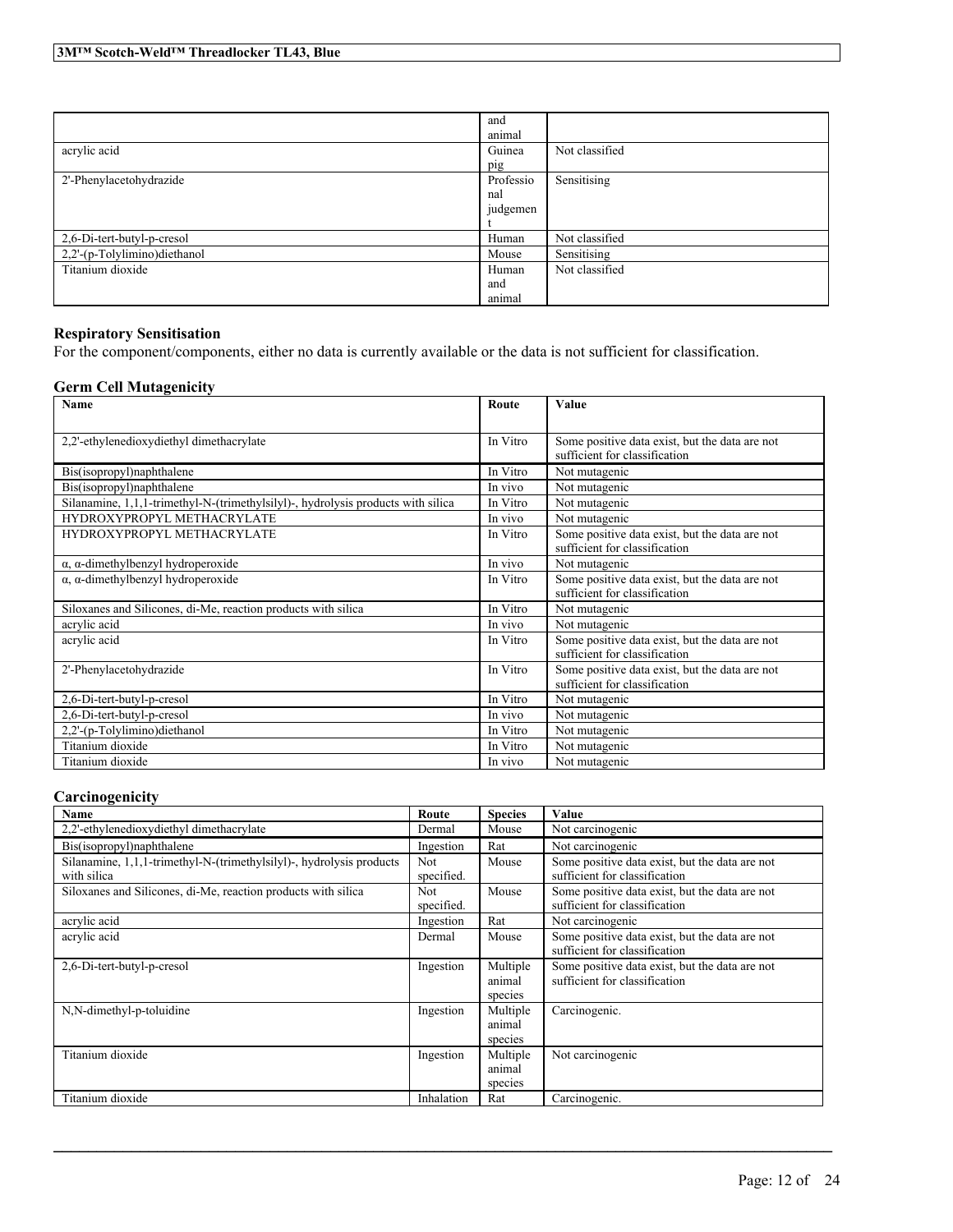# **Reproductive Toxicity**

### **Reproductive and/or Developmental Effects**

| Name                                                                          | Route      | Value                                  | <b>Species</b> | <b>Test result</b>            | <b>Exposure</b><br><b>Duration</b> |
|-------------------------------------------------------------------------------|------------|----------------------------------------|----------------|-------------------------------|------------------------------------|
| 2,2'-ethylenedioxydiethyl dimethacrylate                                      | Ingestion  | Not classified for female reproduction | Mouse          | <b>NOAEL1</b>                 | 1 generation                       |
|                                                                               |            |                                        |                | mg/kg/day                     |                                    |
| 2,2'-ethylenedioxydiethyl dimethacrylate                                      | Ingestion  | Not classified for male reproduction   | Mouse          | <b>NOAEL1</b>                 | 1 generation                       |
|                                                                               |            |                                        |                | mg/kg/day<br><b>NOAEL1</b>    |                                    |
| 2,2'-ethylenedioxydiethyl dimethacrylate                                      | Ingestion  | Not classified for development         | Mouse          | mg/kg/day                     | 1 generation                       |
| Bis(isopropyl)naphthalene                                                     | Ingestion  | Not classified for development         | Rat            | <b>NOAEL 625</b>              | during                             |
|                                                                               |            |                                        |                | mg/kg/day                     | organogenesis                      |
| Silanamine, 1,1,1-trimethyl-N-<br>(trimethylsilyl)-, hydrolysis products with | Ingestion  | Not classified for female reproduction | Rat            | <b>NOAEL 509</b>              | 1 generation                       |
| silica                                                                        |            |                                        |                | mg/kg/day                     |                                    |
| Silanamine, 1,1,1-trimethyl-N-                                                | Ingestion  | Not classified for male reproduction   | Rat            | <b>NOAEL 497</b>              | 1 generation                       |
| (trimethylsilyl)-, hydrolysis products with                                   |            |                                        |                | mg/kg/day                     |                                    |
| silica                                                                        |            |                                        |                |                               |                                    |
| Silanamine, 1,1,1-trimethyl-N-<br>(trimethylsilyl)-, hydrolysis products with | Ingestion  | Not classified for development         | Rat            | <b>NOAEL</b><br>1,350         | during                             |
| silica                                                                        |            |                                        |                | mg/kg/day                     | organogenesis                      |
| HYDROXYPROPYL METHACRYLATE                                                    | Ingestion  | Not classified for female reproduction | Rat            | <b>NOAEL</b>                  | premating                          |
|                                                                               |            |                                        |                | 1,000                         | into lactation                     |
|                                                                               |            |                                        |                | mg/kg/day                     |                                    |
| HYDROXYPROPYL METHACRYLATE                                                    | Ingestion  | Not classified for male reproduction   | Rat            | <b>NOAEL</b>                  | 49 days                            |
|                                                                               |            |                                        |                | 1,000<br>mg/kg/day            |                                    |
| HYDROXYPROPYL METHACRYLATE                                                    | Ingestion  | Not classified for development         | Rat            | <b>NOAEL</b>                  | during                             |
|                                                                               |            |                                        |                | 1,000                         | gestation                          |
|                                                                               |            |                                        |                | mg/kg/day                     |                                    |
| Siloxanes and Silicones, di-Me, reaction                                      | Ingestion  | Not classified for female reproduction | Rat            | <b>NOAEL 509</b>              | 1 generation                       |
| products with silica<br>Siloxanes and Silicones, di-Me, reaction              |            | Not classified for male reproduction   |                | mg/kg/day<br><b>NOAEL 497</b> |                                    |
| products with silica                                                          | Ingestion  |                                        | Rat            | mg/kg/day                     | 1 generation                       |
| Siloxanes and Silicones, di-Me, reaction                                      | Ingestion  | Not classified for development         | Rat            | <b>NOAEL</b>                  | during                             |
| products with silica                                                          |            |                                        |                | 1,350                         | organogenesis                      |
|                                                                               |            |                                        |                | mg/kg/day                     |                                    |
| acrylic acid                                                                  | Ingestion  | Not classified for female reproduction | Rat            | <b>NOAEL 460</b>              | 2 generation                       |
| acrylic acid                                                                  | Ingestion  | Not classified for male reproduction   | Rat            | mg/kg/day<br><b>NOAEL 460</b> | 2 generation                       |
|                                                                               |            |                                        |                | mg/kg/day                     |                                    |
| acrylic acid                                                                  | Inhalation | Not classified for development         | Rat            | <b>NOAEL 1.1</b>              | during                             |
|                                                                               |            |                                        |                | mg/l                          | organogenesis                      |
| acrylic acid                                                                  | Ingestion  | Not classified for development         | Rat            | <b>NOAEL 53</b>               | 2 generation                       |
| 2,6-Di-tert-butyl-p-cresol                                                    | Ingestion  | Not classified for female reproduction | Rat            | mg/kg/day<br><b>NOAEL 500</b> | 2 generation                       |
|                                                                               |            |                                        |                | mg/kg/day                     |                                    |
| 2,6-Di-tert-butyl-p-cresol                                                    | Ingestion  | Not classified for male reproduction   | Rat            | <b>NOAEL 500</b>              | 2 generation                       |
|                                                                               |            |                                        |                | mg/kg/day                     |                                    |
| 2,6-Di-tert-butyl-p-cresol                                                    | Ingestion  | Not classified for development         | Rat            | NOAEL 100                     | 2 generation                       |
|                                                                               |            |                                        |                | mg/kg/day                     |                                    |

# **Target Organ(s)**

# **Specific Target Organ Toxicity - single exposure**

| Name                                | Route      | Target Organ(s)        | Value                             | <b>Species</b> | <b>Test result</b> | <b>Exposure</b> |
|-------------------------------------|------------|------------------------|-----------------------------------|----------------|--------------------|-----------------|
|                                     |            |                        |                                   |                |                    | <b>Duration</b> |
| Bis(isopropyl)naphthalene           | Inhalation | respiratory irritation | Some positive data exist, but the | similar        | <b>NOAEL Not</b>   |                 |
|                                     |            |                        | data are not sufficient for       | health         | available          |                 |
|                                     |            |                        | classification                    | hazards        |                    |                 |
| <b>HYDROXYPROPYL</b>                | Inhalation | respiratory irritation | Some positive data exist, but the | similar        | <b>NOAEL Not</b>   |                 |
| METHACRYLATE                        |            |                        | data are not sufficient for       | health         | available          |                 |
|                                     |            |                        | classification                    | hazards        |                    |                 |
| $\alpha$ , $\alpha$ -dimethylbenzyl | Inhalation | central nervous        | May cause drowsiness or           | Human          | <b>NOAEL Not</b>   | occupational    |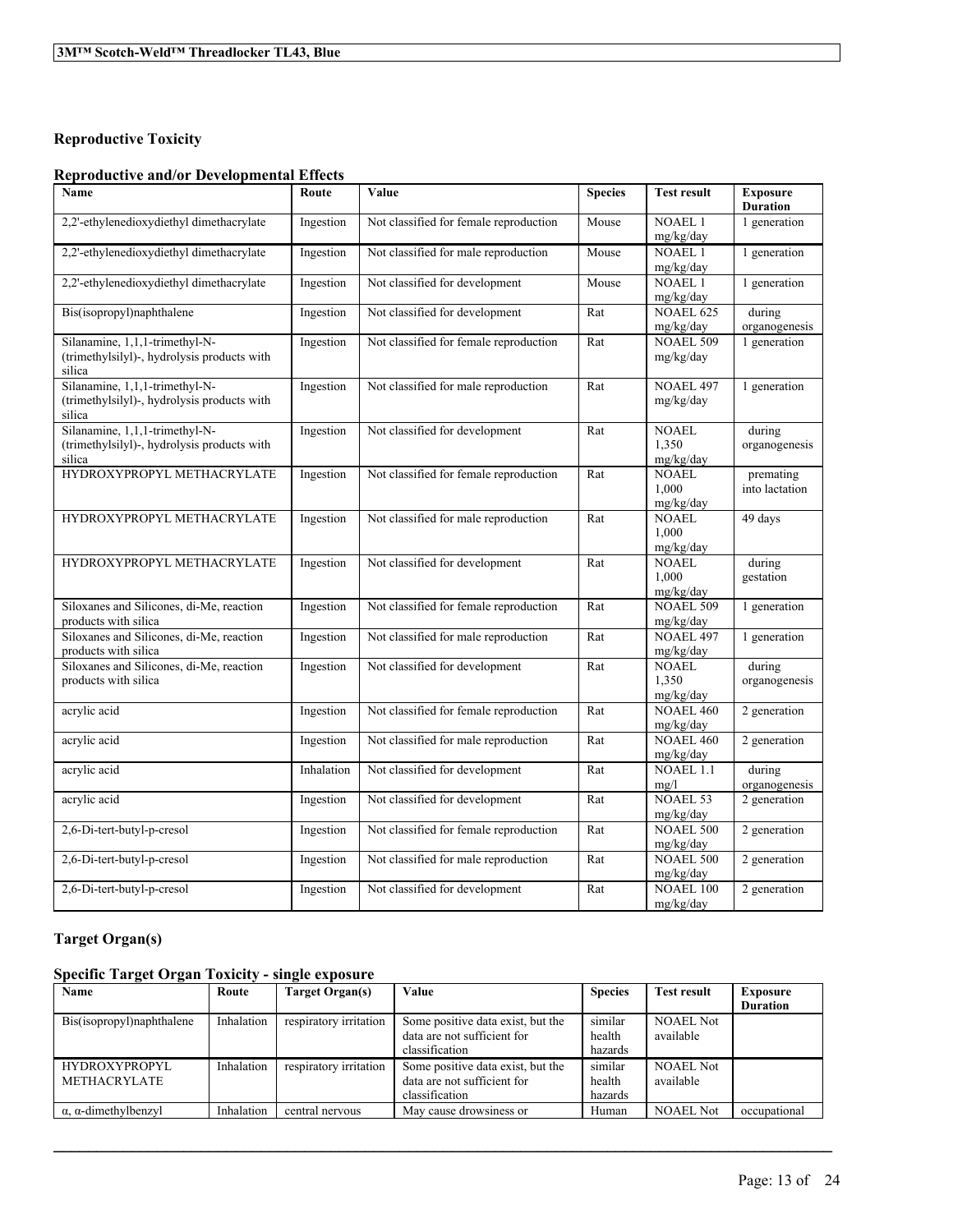| hydroperoxide                       |            | system depression      | dizziness                         |           | available        | exposure     |
|-------------------------------------|------------|------------------------|-----------------------------------|-----------|------------------|--------------|
| $\alpha$ , $\alpha$ -dimethylbenzyl | Inhalation | respiratory irritation | May cause respiratory irritation  | Human     | <b>NOAEL Not</b> | occupational |
| hydroperoxide                       |            |                        |                                   |           | available        | exposure     |
| $\alpha$ , $\alpha$ -dimethylbenzyl | Ingestion  | central nervous        | May cause drowsiness or           | Professio | <b>NOAEL Not</b> |              |
| hydroperoxide                       |            | system depression      | dizziness                         | nal       | available        |              |
|                                     |            |                        |                                   | judgeme   |                  |              |
|                                     |            |                        |                                   | nt        |                  |              |
| acrylic acid                        | Inhalation | respiratory irritation | Some positive data exist, but the | Human     | <b>NOAEL Not</b> |              |
|                                     |            |                        | data are not sufficient for       |           | available        |              |
|                                     |            |                        | classification                    |           |                  |              |
| $2,2-(p-$                           | Inhalation | respiratory irritation | Some positive data exist, but the | similar   | <b>NOAEL Not</b> |              |
| Tolylimino)diethanol                |            |                        | data are not sufficient for       | health    | available        |              |
|                                     |            |                        | classification                    | hazards   |                  |              |

# **Specific Target Organ Toxicity - repeated exposure**

| Name                                                                                           | Route      | Target Organ(s)                                                                                                                    | Value                                                                              | <b>Species</b> | <b>Test result</b>                 | <b>Exposure</b><br><b>Duration</b> |
|------------------------------------------------------------------------------------------------|------------|------------------------------------------------------------------------------------------------------------------------------------|------------------------------------------------------------------------------------|----------------|------------------------------------|------------------------------------|
| 2,2'-ethylenedioxydiethyl<br>dimethacrylate                                                    | Dermal     | kidney and/or<br>bladder   blood                                                                                                   | Not classified                                                                     | Mouse          | <b>NOAEL 833</b><br>mg/kg/day      | 78 weeks                           |
| Bis(isopropyl)naphthalene                                                                      | Ingestion  | hematopoietic<br>system                                                                                                            | Some positive data exist, but the<br>data are not sufficient for<br>classification | Rat            | <b>NOAEL 170</b><br>mg/kg/day      | 6 months                           |
| Bis(isopropyl)naphthalene                                                                      | Ingestion  | liver   immune<br>system   kidney<br>and/or bladder                                                                                | Not classified                                                                     | Rat            | <b>NOAEL 170</b><br>mg/kg/day      | 6 months                           |
| Silanamine, 1,1,1-<br>trimethyl-N-<br>(trimethylsilyl)-,<br>hydrolysis products with<br>silica | Inhalation | respiratory system  <br>silicosis                                                                                                  | Not classified                                                                     | Human          | <b>NOAEL Not</b><br>available      | occupational<br>exposure           |
| <b>HYDROXYPROPYL</b><br>METHACRYLATE                                                           | Inhalation | blood                                                                                                                              | Not classified                                                                     | Rat            | NOAEL 0.5<br>mg/l                  | 21 days                            |
| <b>HYDROXYPROPYL</b><br><b>METHACRYLATE</b>                                                    | Ingestion  | hematopoietic<br>system   heart  <br>endocrine system  <br>liver   immune<br>system   nervous<br>system   kidney<br>and/or bladder | Not classified                                                                     | Rat            | <b>NOAEL</b><br>1.000<br>mg/kg/day | 41 days                            |
| $\alpha$ , $\alpha$ -dimethylbenzyl<br>hydroperoxide                                           | Inhalation | nervous system  <br>respiratory system                                                                                             | Causes damage to organs through<br>prolonged or repeated exposure                  | Rat            | LOAEL <sub>0.2</sub><br>mg/l       | 7 days                             |
| $\alpha$ , $\alpha$ -dimethylbenzyl<br>hydroperoxide                                           | Inhalation | heart   liver   kidney<br>and/or bladder                                                                                           | Not classified                                                                     | Rat            | <b>NOAEL 0.03</b><br>mg/l          | 90 days                            |
| Siloxanes and Silicones,<br>di-Me, reaction products<br>with silica                            | Inhalation | respiratory system  <br>silicosis                                                                                                  | Not classified                                                                     | Human          | <b>NOAEL Not</b><br>available      | occupational<br>exposure           |
| 2'-Phenylacetohydrazide                                                                        | Ingestion  | hematopoietic<br>system                                                                                                            | Causes damage to organs through<br>prolonged or repeated exposure                  | Dog            | <b>LOAEL 4</b><br>mg/kg/day        | 7 days                             |
| 2,6-Di-tert-butyl-p-cresol                                                                     | Ingestion  | liver                                                                                                                              | Some positive data exist, but the<br>data are not sufficient for<br>classification | Rat            | <b>NOAEL 250</b><br>mg/kg/day      | 28 days                            |
| 2,6-Di-tert-butyl-p-cresol                                                                     | Ingestion  | kidney and/or<br>bladder                                                                                                           | Not classified                                                                     | Rat            | <b>NOAEL 500</b><br>mg/kg/day      | 2 generation                       |
| 2,6-Di-tert-butyl-p-cresol                                                                     | Ingestion  | blood                                                                                                                              | Not classified                                                                     | Rat            | <b>LOAEL 420</b><br>mg/kg/day      | 40 days                            |
| 2,6-Di-tert-butyl-p-cresol                                                                     | Ingestion  | endocrine system                                                                                                                   | Not classified                                                                     | Rat            | <b>NOAEL 25</b><br>mg/kg/day       | 2 generation                       |
| 2,6-Di-tert-butyl-p-cresol                                                                     | Ingestion  | heart                                                                                                                              | Not classified                                                                     | Mouse          | <b>NOAEL</b><br>3,480<br>mg/kg/day | 10 weeks                           |
| Titanium dioxide                                                                               | Inhalation | respiratory system                                                                                                                 | Some positive data exist, but the<br>data are not sufficient for<br>classification | Rat            | LOAEL 0.01<br>mg/l                 | 2 years                            |
| Titanium dioxide                                                                               | Inhalation | pulmonary fibrosis                                                                                                                 | Not classified                                                                     | Human          | <b>NOAEL Not</b><br>available      | occupational<br>exposure           |

 $\mathcal{L}_\mathcal{L} = \mathcal{L}_\mathcal{L} = \mathcal{L}_\mathcal{L} = \mathcal{L}_\mathcal{L} = \mathcal{L}_\mathcal{L} = \mathcal{L}_\mathcal{L} = \mathcal{L}_\mathcal{L} = \mathcal{L}_\mathcal{L} = \mathcal{L}_\mathcal{L} = \mathcal{L}_\mathcal{L} = \mathcal{L}_\mathcal{L} = \mathcal{L}_\mathcal{L} = \mathcal{L}_\mathcal{L} = \mathcal{L}_\mathcal{L} = \mathcal{L}_\mathcal{L} = \mathcal{L}_\mathcal{L} = \mathcal{L}_\mathcal{L}$ 

# **Aspiration Hazard**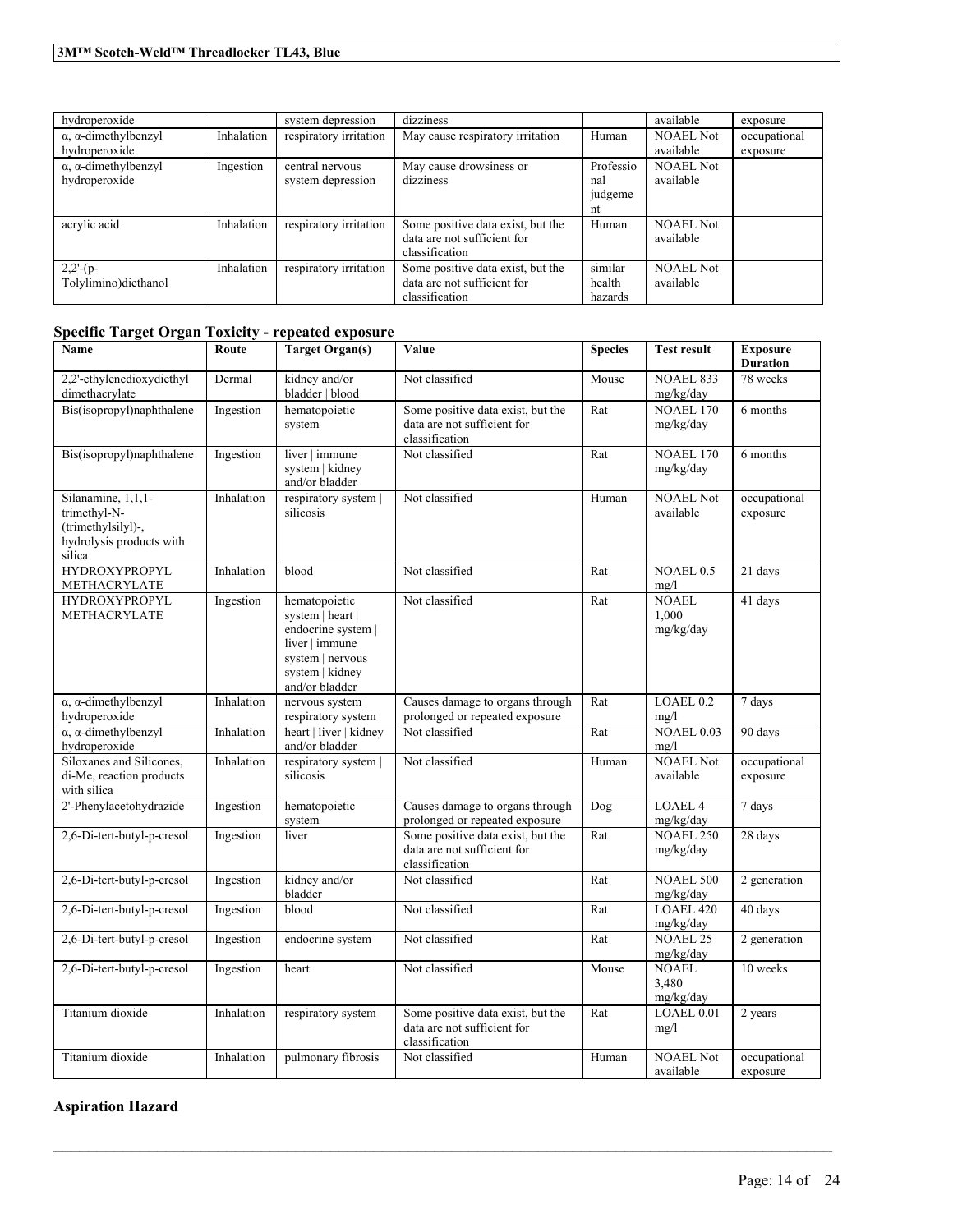| <b>Blue</b><br>13M<br>Scotch-<br>'eld<br>. hreadlocker<br>w |  |
|-------------------------------------------------------------|--|
|                                                             |  |

| $\mathbf{X}$<br>Name   | - -<br>⁄ alue |
|------------------------|---------------|
| T.<br><i>naphthale</i> |               |

Please contact the address or phone number listed on the first page of the SDS for additional toxicological information **on this material and/or its components.**

### **11.2. Information on other hazards**

This material does not contain any substances that are assessed to be an endocrine disruptor for human health.

# **SECTION 12: Ecological information**

The information below may not agree with the EU material classification in Section 2 and/or the ingredient classifications in Section 3 if specific ingredient classifications are mandated by a competent authority. In addition, statements and data presented in Section 12 are based on UN GHS calculation rules and classifications derived from **3M assessments.**

### **12.1. Toxicity**

No product test data available.

| Material                                                                                       | CAS#           | Organism                         | <b>Type</b>  | <b>Exposure</b> | <b>Test endpoint</b> | <b>Test result</b>     |
|------------------------------------------------------------------------------------------------|----------------|----------------------------------|--------------|-----------------|----------------------|------------------------|
| 2.2'<br>ethylenedioxydiethyl<br>dimethacrylate                                                 | $109 - 16 - 0$ | Green algae                      | Experimental | $72$ hours      | EC50                 | $>100$ mg/l            |
| $2,2'$ -<br>ethylenedioxydiethyl<br>dimethacrylate                                             | $109 - 16 - 0$ | Zebra Fish                       | Experimental | 96 hours        | LC50                 | $16.4 \text{ mg}/1$    |
| $2,2'$ -<br>ethylenedioxydiethyl<br>dimethacrylate                                             | $109 - 16 - 0$ | Green algae                      | Experimental | 72 hours        | <b>NOEC</b>          | $18.6$ mg/l            |
| 2.2'<br>ethylenedioxydiethyl<br>dimethacrylate                                                 | $109 - 16 - 0$ | Water flea                       | Experimental | 21 days         | <b>NOEC</b>          | $32 \text{ mg/l}$      |
| Bis(isopropyl)naphthale 38640-62-9<br>ne                                                       |                | Bacteria                         | Experimental |                 | EC10                 | $>0.16$ mg/l           |
| Bis(isopropyl)naphthale 38640-62-9<br>ne                                                       |                | Medaka                           | Experimental | 96 hours        | LC50                 | $2.44$ mg/l            |
| Bis(isopropyl)naphthale 38640-62-9<br>ne                                                       |                | Water flea                       | Experimental | 48 hours        | <b>EL50</b>          | $1.7$ mg/l             |
| Bis(isopropyl)naphthale 38640-62-9<br>ne                                                       |                | Green algae                      | Experimental | 72 hours        | <b>NOEC</b>          | $0.15$ mg/l            |
| Bis(isopropyl)naphthale 38640-62-9<br>ne                                                       |                | Water flea                       | Experimental | 21 days         | <b>NOEC</b>          | $0.013$ mg/l           |
| <b>HYDROXYPROPYL</b><br><b>METHACRYLATE</b>                                                    | 27813-02-1     | Bacteria                         | Experimental |                 | EC10                 | $1,140$ mg/l           |
| <b>HYDROXYPROPYL</b><br><b>METHACRYLATE</b>                                                    | 27813-02-1     | Golden Orfe                      | Experimental | 48 hours        | EC50                 | 493 mg/l               |
| <b>HYDROXYPROPYL</b><br>METHACRYLATE                                                           | 27813-02-1     | Green algae                      | Experimental | 72 hours        | <b>EC50</b>          | $>97.2$ mg/l           |
| <b>HYDROXYPROPYL</b><br><b>METHACRYLATE</b>                                                    | 27813-02-1     | Water flea                       | Experimental | 48 hours        | <b>EC50</b>          | $>143$ mg/l            |
| <b>HYDROXYPROPYL</b><br><b>METHACRYLATE</b>                                                    | 27813-02-1     | Green algae                      | Experimental | 72 hours        | <b>NOEC</b>          | $\overline{97.2}$ mg/l |
| <b>HYDROXYPROPYL</b><br><b>METHACRYLATE</b>                                                    | 27813-02-1     | Water flea                       | Experimental | 21 days         | NOEC                 | 45.2 mg/l              |
| Silanamine, 1,1,1-<br>trimethyl-N-<br>(trimethylsilyl)-,<br>hydrolysis products<br>with silica | 68909-20-6     | Algae or other<br>aquatic plants | Estimated    | 72 hours        | EC50                 | $>100$ mg/l            |
| $2! -$<br>Phenylacetohydrazide                                                                 | $114 - 83 - 0$ | Water flea                       | Estimated    | 24 hours        | <b>EC50</b>          | $2$ mg/l               |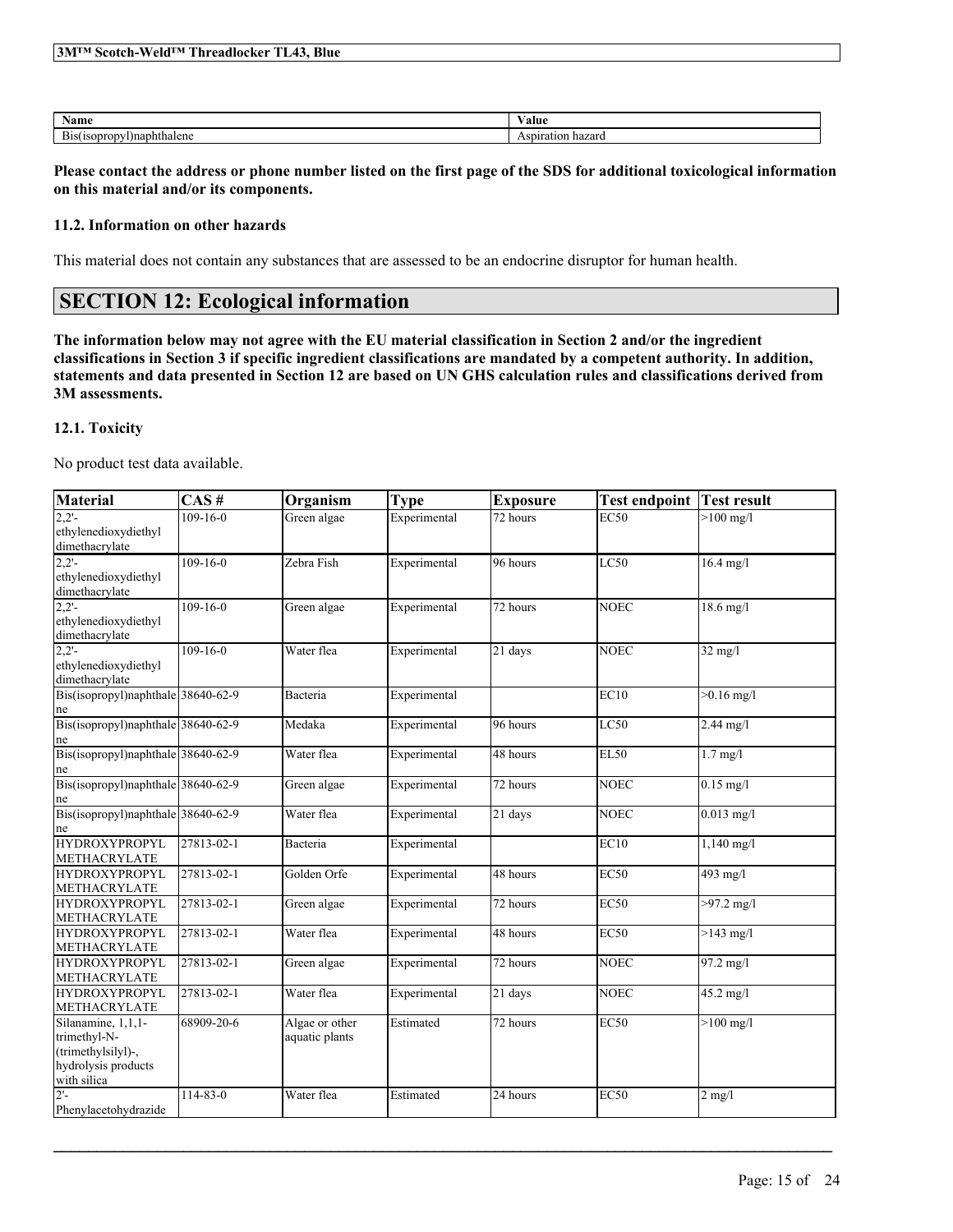| $2'$ -<br>Phenylacetohydrazide<br>2'-                                  | 114-83-0        | Zebra Fish       | Estimated                                                   | 96 hours              | LC50                              | $0.16$ mg/l    |
|------------------------------------------------------------------------|-----------------|------------------|-------------------------------------------------------------|-----------------------|-----------------------------------|----------------|
| Phenylacetohydrazide                                                   | 114-83-0        | Zebra Fish       | Estimated                                                   | 16 days               | <b>NOEC</b>                       | $0.00049$ mg/l |
| 2,6-Di-tert-butyl-p-<br>cresol                                         | $128 - 37 - 0$  | Activated sludge | Experimental                                                | 3 hours               | EC50                              | $>10,000$ mg/l |
| 2,6-Di-tert-butyl-p-<br>cresol                                         | $128 - 37 - 0$  | Green algae      | Experimental                                                | 72 hours              | EC50                              | $>0.4$ mg/l    |
| 2,6-Di-tert-butyl-p-<br>cresol                                         | $128 - 37 - 0$  | Water flea       | Experimental                                                | 48 hours              | <b>EC50</b>                       | $0.48$ mg/l    |
| 2,6-Di-tert-butyl-p-<br>cresol                                         | $128 - 37 - 0$  | Zebra Fish       | Experimental                                                | 96 hours              | No tox obs at lmt<br>of water sol | $>100$ mg/l    |
| 2,6-Di-tert-butyl-p-<br>cresol                                         | $128 - 37 - 0$  | Green algae      | Experimental                                                | 72 hours              | EC10                              | $0.4$ mg/l     |
| 2,6-Di-tert-butyl-p-<br>cresol                                         | $128 - 37 - 0$  | Medaka           | Experimental                                                | 42 days               | <b>NOEC</b>                       | $0.053$ mg/l   |
| 2,6-Di-tert-butyl-p-<br>cresol                                         | $128 - 37 - 0$  | Water flea       | Experimental                                                | 21 days               | <b>NOEC</b>                       | $0.023$ mg/l   |
| N,N-dimethyl-p-<br>toluidine                                           | 99-97-8         | Green algae      | Estimated                                                   | 72 hours              | <b>EC50</b>                       | $22$ mg/l      |
| N,N-dimethyl-p-<br>toluidine                                           | 99-97-8         | Water flea       | Estimated                                                   | 48 hours              | <b>EC50</b>                       | 13.7 mg/l      |
| N,N-dimethyl-p-<br>toluidine                                           | 99-97-8         | Fathead minnow   | Experimental                                                | 96 hours              | LC50                              | $46$ mg/l      |
| 1,2-Benzisothiazol-<br>3(2H)-one 1,1-dioxide                           | $81 - 07 - 2$   | Guppy            | Estimated                                                   | 96 hours              | LC50                              | $>100$ mg/l    |
| 1,2-Benzisothiazol-<br>3(2H)-one 1,1-dioxide                           | 81-07-2         | Activated sludge | Experimental                                                | 30 minutes            | LOEC                              | $>1,000$ mg/l  |
| 1,2-Benzisothiazol-<br>3(2H)-one 1,1-dioxide                           | 81-07-2         | Green algae      | Experimental                                                | 72 hours              | <b>EC50</b>                       | $>200$ mg/l    |
| 1,2-Benzisothiazol-<br>3(2H)-one 1,1-dioxide                           | 81-07-2         | Water flea       | Experimental                                                | 48 hours              | <b>EC50</b>                       | $>1,000$ mg/l  |
| Siloxanes and<br>Silicones, di-Me,<br>reaction products with<br>silica | 67762-90-7      |                  | Data not available<br>or insufficient for<br>classification |                       |                                   | N/A            |
| $\alpha$ , $\alpha$ -dimethylbenzyl<br>hydroperoxide                   | 80-15-9         | Bacteria         | Experimental                                                | 18 hours              | EC10                              | $0.103$ mg/l   |
| $\alpha$ , $\alpha$ -dimethylbenzyl<br>hydroperoxide                   | $80 - 15 - 9$   | Green algae      | Experimental                                                | 72 hours              | EC50                              | $3.1$ mg/l     |
| $\alpha$ , $\alpha$ -dimethylbenzyl<br>hydroperoxide                   | 80-15-9         | Rainbow trout    | Experimental                                                | 96 hours              | LC50                              | $3.9$ mg/l     |
| $\alpha$ , $\alpha$ -dimethylbenzyl<br>hydroperoxide                   | 80-15-9         | Water flea       | Experimental                                                | 48 hours              | <b>EC50</b>                       | $18.84$ mg/l   |
| $\alpha$ , $\alpha$ -dimethylbenzyl                                    | $80 - 15 - 9$   | Green algae      | Experimental                                                | $\overline{72}$ hours | <b>NOEC</b>                       | $1$ mg/ $1$    |
| $hydroperoxide$<br>2,2'-(p-<br>Tolylimino)diethanol                    | $3077 - 12 - 1$ | Activated sludge | Estimated                                                   | 3 hours               | EC50                              | $>1,000$ mg/l  |
| $2,2-(p-$<br>Tolylimino)diethanol                                      | 3077-12-1       | Common Carp      | Estimated                                                   | 96 hours              | LC50                              | $>100$ mg/l    |
| $2,2-(p-$<br>Tolylimino)diethanol                                      | 3077-12-1       | Green algae      | Estimated                                                   | 72 hours              | <b>EC50</b>                       | $>100$ mg/l    |
| $2,2'$ -(p-<br>Tolylimino)diethanol                                    | 3077-12-1       | Water flea       | Estimated                                                   | 48 hours              | <b>EC50</b>                       | $48$ mg/l      |
| $2,2-(p-$<br>Tolylimino)diethanol                                      | 3077-12-1       | Green algae      | Estimated                                                   | 72 hours              | <b>NOEC</b>                       | $100$ mg/l     |
| acrylic acid                                                           | $79 - 10 - 7$   | Green algae      | Experimental                                                | 72 hours              | EC50                              | $0.13$ mg/l    |
| acrylic acid                                                           | $79 - 10 - 7$   | Rainbow trout    | Experimental                                                | 96 hours              | LC50                              | $27$ mg/l      |
| acrylic acid                                                           | $79 - 10 - 7$   | Water flea       | Experimental                                                | 48 hours              | EC50                              | 95 mg/l        |
| acrylic acid                                                           | 79-10-7         | Green algae      | Experimental                                                | 72 hours              | EC10                              | $0.03$ mg/l    |
| acrylic acid                                                           | $79 - 10 - 7$   | Water flea       | Experimental                                                | 21 days               | <b>NOEC</b>                       | $3.8$ mg/l     |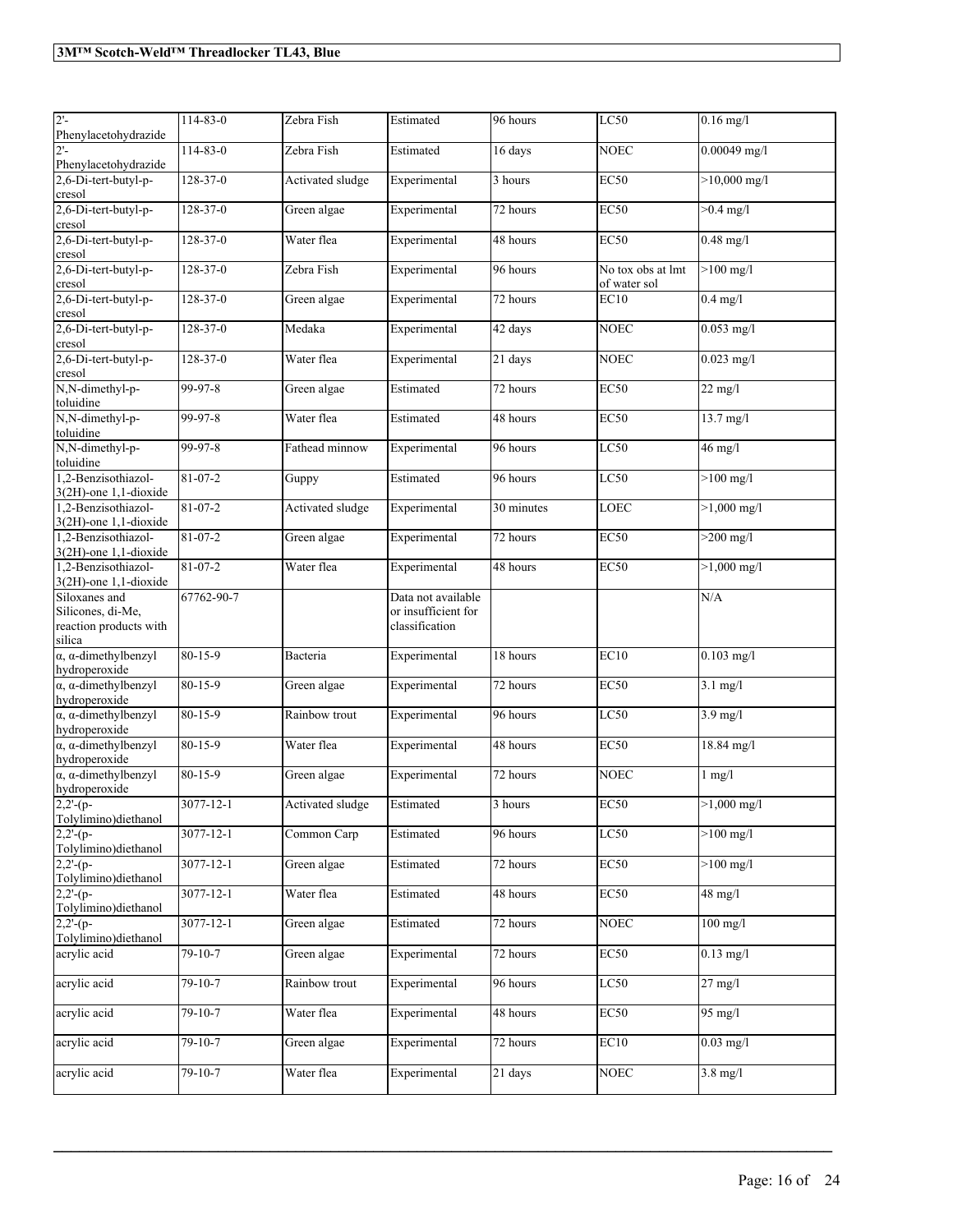| acrylic acid                      | $79 - 10 - 7$ |                  | Experimental | 7 days     | LD50        | $>=98$ mg per kg of<br>bodyweight |
|-----------------------------------|---------------|------------------|--------------|------------|-------------|-----------------------------------|
| acrylic acid                      | $79 - 10 - 7$ |                  | Experimental | 48 hours   | <b>NOEC</b> | $0.9$ mg/l                        |
| acrylic acid                      | $79 - 10 - 7$ | Activated sludge | Experimental | 30 minutes | <b>NOEC</b> | $100$ mg/l                        |
| acrylic acid                      | $79 - 10 - 7$ | Redworm          | Experimental | 14 days    | LC50        | $>1,000$ mg/kg (Dry<br>Weight)    |
| acrylic acid                      | $79 - 10 - 7$ | Soil microbes    | Experimental | 28 days    | <b>NOEC</b> | 100 mg/kg (Dry Weight)            |
| Naphthalene, (1-<br>methylethyl)- | 29253-36-9    | Green algae      | Experimental | 72 hours   | <b>EC50</b> | $0.245$ mg/l                      |
| Naphthalene, (1-<br>methylethyl)- | 29253-36-9    | Medaka           | Experimental | 96 hours   | LC50        | $0.74$ mg/l                       |
| Naphthalene, (1-<br>methylethyl)- | 29253-36-9    | Water flea       | Experimental | 48 hours   | <b>EC50</b> | $0.67$ mg/l                       |
| Naphthalene, (1-<br>methylethyl)- | 29253-36-9    | Water flea       | Estimated    | 21 days    | <b>NOEC</b> | $0.013$ mg/l                      |
| Naphthalene, (1-<br>methylethyl)- | 29253-36-9    | Green algae      | Experimental | 72 hours   | <b>NOEC</b> | $0.079$ mg/l                      |
| Titanium dioxide                  | 13463-67-7    | Activated sludge | Experimental | 3 hours    | <b>NOEC</b> | $>=1,000 \text{ mg/l}$            |
| Titanium dioxide                  | 13463-67-7    | Diatom           | Experimental | 72 hours   | <b>EC50</b> | $>10,000$ mg/l                    |
| Titanium dioxide                  | 13463-67-7    | Fathead minnow   | Experimental | 96 hours   | LC50        | $>100 \text{ mg/l}$               |
| Titanium dioxide                  | 13463-67-7    | Water flea       | Experimental | 48 hours   | <b>EC50</b> | $>100 \text{ mg/l}$               |
| Titanium dioxide                  | 13463-67-7    | Diatom           | Experimental | 72 hours   | <b>NOEC</b> | $5,600$ mg/l                      |

# **12.2. Persistence and degradability**

| <b>Material</b>                                                                                       | <b>CAS Nbr</b> | Test type                         | <b>Duration</b>     | <b>Study Type</b>                 | <b>Test result</b>                                    | Protocol                                            |
|-------------------------------------------------------------------------------------------------------|----------------|-----------------------------------|---------------------|-----------------------------------|-------------------------------------------------------|-----------------------------------------------------|
| 2.2'-ethylenedioxydiethyl<br>dimethacrylate                                                           | $109 - 16 - 0$ | Experimental<br>Biodegradation    | 28 days             | CO <sub>2</sub> evolution         | 85 % weight                                           | OECD 301B - Modified<br>sturm or CO2                |
| Bis(isopropyl)naphthalene                                                                             | 38640-62-9     | Data not availbl-<br>insufficient | N/A                 | N/A                               | N/A                                                   | N/A                                                 |
| <b>HYDROXYPROPYL</b><br><b>METHACRYLATE</b>                                                           | 27813-02-1     | Experimental<br>Biodegradation    | 28 days             | <b>BOD</b>                        | <b>OD</b>                                             | $81\%BOD/ThB$ OECD 301C - MITI test (I)             |
| Silanamine, 1,1,1-trimethyl- 68909-20-6<br>N-(trimethylsilyl)-,<br>hydrolysis products with<br>silica |                | Data not availbl-<br>insufficient | N/A                 | N/A                               | N/A                                                   | N/A                                                 |
| 2'-Phenylacetohydrazide                                                                               | $114 - 83 - 0$ | Estimated<br>Biodegradation       | 28 days             | Dissolv. Organic<br>Carbon Deplet | $\sqrt{97}$ % weight                                  | OECD 301E - Modif. OECD<br>Screen                   |
| 2,6-Di-tert-butyl-p-cresol                                                                            | $128 - 37 - 0$ | Data not availbl-<br>insufficient | N/A                 | N/A                               | N/A                                                   | N/A                                                 |
| N,N-dimethyl-p-toluidine                                                                              | 99-97-8        | Estimated<br>Biodegradation       | 14 days             | <b>BOD</b>                        | 0%BOD/ThB<br>lod                                      | OECD 301C - MITI test (I)                           |
| 1,2-Benzisothiazol-3(2H)-<br>one 1.1-dioxide                                                          | $81 - 07 - 2$  | Estimated<br>Biodegradation       | 28 days             | <b>BOD</b>                        | hBOD                                                  | 32.09 %BOD/T OECD 301F - Manometric<br>respirometry |
| Siloxanes and Silicones, di-<br>Me, reaction products with<br>silica                                  | 67762-90-7     | Data not availbl-<br>insufficient | N/A                 | N/A                               | N/A                                                   | N/A                                                 |
| $\alpha$ , $\alpha$ -dimethylbenzyl<br>hydroperoxide                                                  | 80-15-9        | Experimental<br>Biodegradation    | 28 days             | <b>BOD</b>                        | 0%BOD/ThB<br><b>OD</b>                                | OECD 301C - MITI test (I)                           |
| $2,2'$ -(p-<br>Tolylimino)diethanol                                                                   | 3077-12-1      | Estimated<br>Biodegradation       | 29 days             | CO2 evolution                     | 1.5 %CO2<br>evolution/THC<br>O <sub>2</sub> evolution | OECD 301B - Modified<br>sturm or CO <sub>2</sub>    |
| acrylic acid                                                                                          | $79 - 10 - 7$  | Estimated<br>Photolysis           |                     | Photolytic half-life<br>(in air)  | $3.2$ days (t $1/2$ )                                 |                                                     |
| acrylic acid                                                                                          | 79-10-7        | Experimental<br>Biodegradation    | 28 days             | Percent degraded                  | <b>OD</b>                                             | 81 %BOD/ThB OECD 301D - Closed bottle<br>ltest      |
| acrylic acid                                                                                          | $79 - 10 - 7$  | Experimental<br>Biodegradation    | $\overline{3}$ days | Percent degraded                  | 72.9 %CO2<br>evolution/THC                            |                                                     |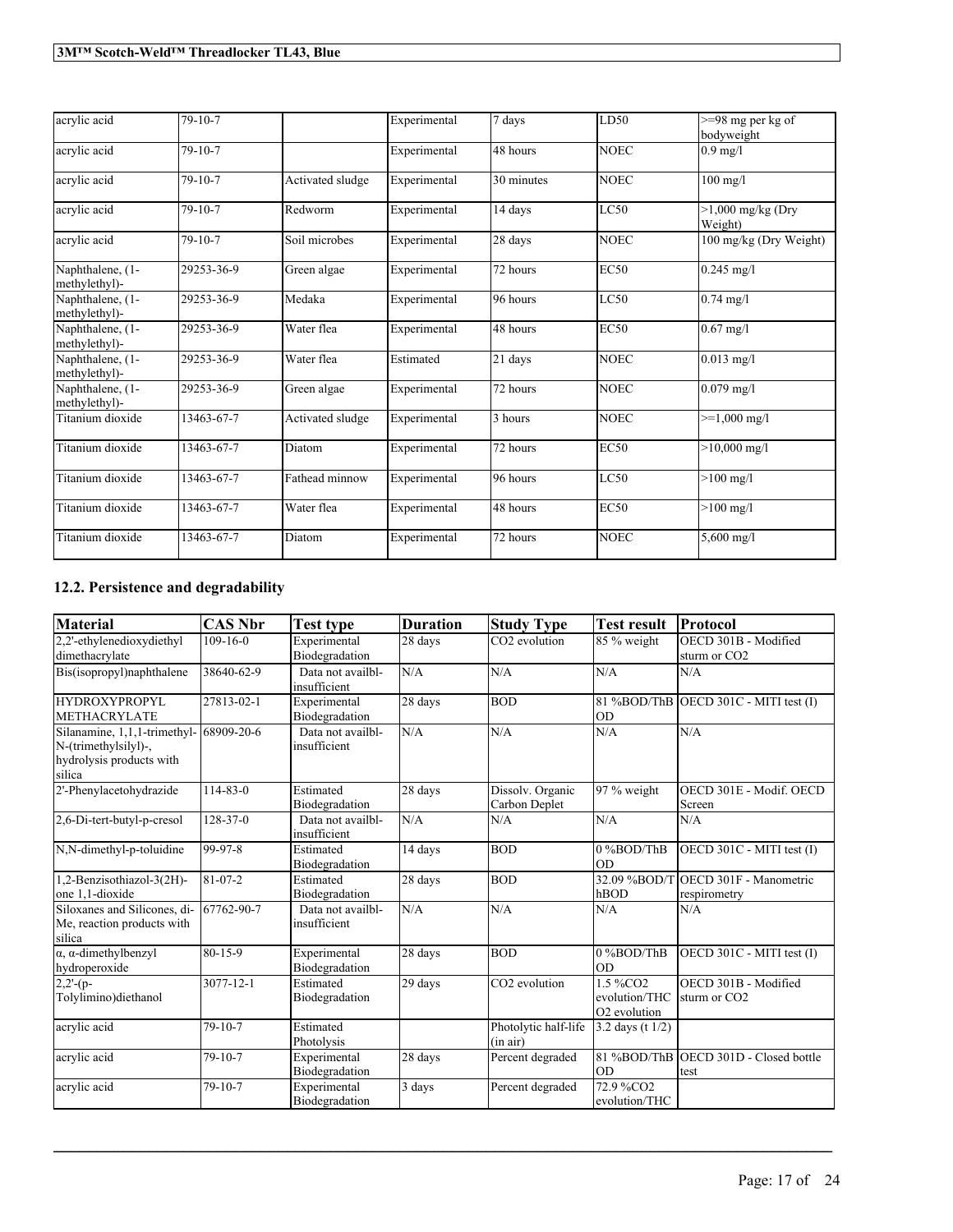|                  |            |                   |         |                           | <b>O2</b> evolution |                        |
|------------------|------------|-------------------|---------|---------------------------|---------------------|------------------------|
| Naphthalene, (1- | 29253-36-9 | Experimental      | 28 days | CO <sub>2</sub> evolution | $163\%CO2$          | OECD 310 CO2 Headspace |
| methylethyl)-    |            | Biodegradation    |         |                           | levolution/THC      |                        |
|                  |            |                   |         |                           | <b>O2</b> evolution |                        |
| Titanium dioxide | 13463-67-7 | Data not availbl- | N/A     | N/A                       | N/A                 | N/A                    |
|                  |            | linsufficient     |         |                           |                     |                        |

### **12.3 : Bioaccumulative potential**

| <b>Material</b>                                                                             | Cas No.        | <b>Test type</b>                                            | <b>Duration</b> | <b>Study Type</b>                | <b>Test result</b> | <b>Protocol</b>                                                  |
|---------------------------------------------------------------------------------------------|----------------|-------------------------------------------------------------|-----------------|----------------------------------|--------------------|------------------------------------------------------------------|
| 2.2'-ethylenedioxydiethyl<br>dimethacrylate                                                 | $109 - 16 - 0$ | Experimental<br><b>Bioconcentration</b>                     |                 | Log Kow                          | 2.3                | Non-standard method                                              |
| Bis(isopropyl)naphthalene                                                                   | 38640-62-9     | Experimental BCF -<br>Carp                                  | 36 days         | <b>Bioaccumulation</b><br>factor | 1800-6400          | <b>OECD 305E -</b><br>Bioaccumulation flow-<br>through fish test |
| HYDROXYPROPYL<br><b>METHACRYLATE</b>                                                        | 27813-02-1     | Experimental<br>Bioconcentration                            |                 | Log Kow                          | 0.97               | Non-standard method                                              |
| Silanamine, 1,1,1-<br>trimethyl-N-<br>(trimethylsilyl)-, hydrolysis<br>products with silica | 68909-20-6     | Data not available<br>or insufficient for<br>classification | N/A             | N/A                              | N/A                | N/A                                                              |
| 2'-Phenylacetohydrazide                                                                     | $114 - 83 - 0$ | <b>Estimated BCF -</b><br>Other                             |                 | <b>Bioaccumulation</b><br>factor | 5                  | Estimated: Bioconcentration<br>factor                            |
| 2,6-Di-tert-butyl-p-cresol                                                                  | $128 - 37 - 0$ | <b>Experimental BCF -</b><br>Carp                           | 56 days         | Bioaccumulation<br>factor        | 1277               | <b>OECD 305E -</b><br>Bioaccumulation flow-<br>through fish test |
| N,N-dimethyl-p-toluidine                                                                    | 99-97-8        | Experimental<br>Bioconcentration                            |                 | Log Kow                          | 1.73               | Non-standard method                                              |
| 1,2-Benzisothiazol-3(2H)-<br>one 1.1-dioxide                                                | 81-07-2        | Experimental<br><b>Bioconcentration</b>                     |                 | Log Kow                          | 0.3                | Non-standard method                                              |
| Siloxanes and Silicones, di- 67762-90-7<br>Me, reaction products with<br>silica             |                | Data not available<br>or insufficient for<br>classification | N/A             | N/A                              | N/A                | N/A                                                              |
| $\alpha$ , $\alpha$ -dimethylbenzyl<br>hydroperoxide                                        | 80-15-9        | Experimental<br>Bioconcentration                            |                 | Log Kow                          | 1.82               | Non-standard method                                              |
| $2,2'$ -(p-<br>Tolvlimino)diethanol                                                         | 3077-12-1      | Experimental<br>Bioconcentration                            |                 | Log Kow                          | 2.0                | Non-standard method                                              |
| acrylic acid                                                                                | $79 - 10 - 7$  | Experimental<br><b>Bioconcentration</b>                     |                 | Log Kow                          | 0.46               | OECD 107 log Kow shke<br>flsk mtd                                |
| Naphthalene, (1-<br>methylethyl)-                                                           | 29253-36-9     | Experimental BCF -<br>Carp                                  | 56 days         | <b>Bioaccumulation</b><br>factor | 870                | <b>OECD 305E -</b><br>Bioaccumulation flow-<br>through fish test |
| Titanium dioxide                                                                            | 13463-67-7     | <b>Experimental BCF -</b><br>Carp                           | 42 days         | <b>Bioaccumulation</b><br>factor | 9.6                | Non-standard method                                              |

### **12.4. Mobility in soil**

| <b>Material</b>                   | 'Cas No.      | Test type                               | <b>Study Type</b> | <b>Fest result</b> | <b>Protocol</b>                       |
|-----------------------------------|---------------|-----------------------------------------|-------------------|--------------------|---------------------------------------|
| acrylic acid                      | $79 - 10 - 7$ | <b>Experimental</b><br>Mobility in Soil | <b>Koc</b>        | $6 - 137$ l/kg     | $[40CFR796.2750$ Sed/Soil<br>  Adsorp |
| Naphthalene, (1-<br>methylethyl)- | 129253-36-9   | <b>IEstimated</b><br>Mobility in Soil   | Koc               | $7,500$ l/kg       | Episuite <sup>TM</sup>                |

### **12.5. Results of the PBT and vPvB assessment**

This material does not contain any substances that are assessed to be a PBT or vPvB

### **12.6. Endocrine disrupting properties**

This material does not contain any substances that are assessed to be an endocrine disruptor for environmental effects

 $\mathcal{L}_\mathcal{L} = \mathcal{L}_\mathcal{L} = \mathcal{L}_\mathcal{L} = \mathcal{L}_\mathcal{L} = \mathcal{L}_\mathcal{L} = \mathcal{L}_\mathcal{L} = \mathcal{L}_\mathcal{L} = \mathcal{L}_\mathcal{L} = \mathcal{L}_\mathcal{L} = \mathcal{L}_\mathcal{L} = \mathcal{L}_\mathcal{L} = \mathcal{L}_\mathcal{L} = \mathcal{L}_\mathcal{L} = \mathcal{L}_\mathcal{L} = \mathcal{L}_\mathcal{L} = \mathcal{L}_\mathcal{L} = \mathcal{L}_\mathcal{L}$ 

### **12.7. Other adverse effects**

No information available.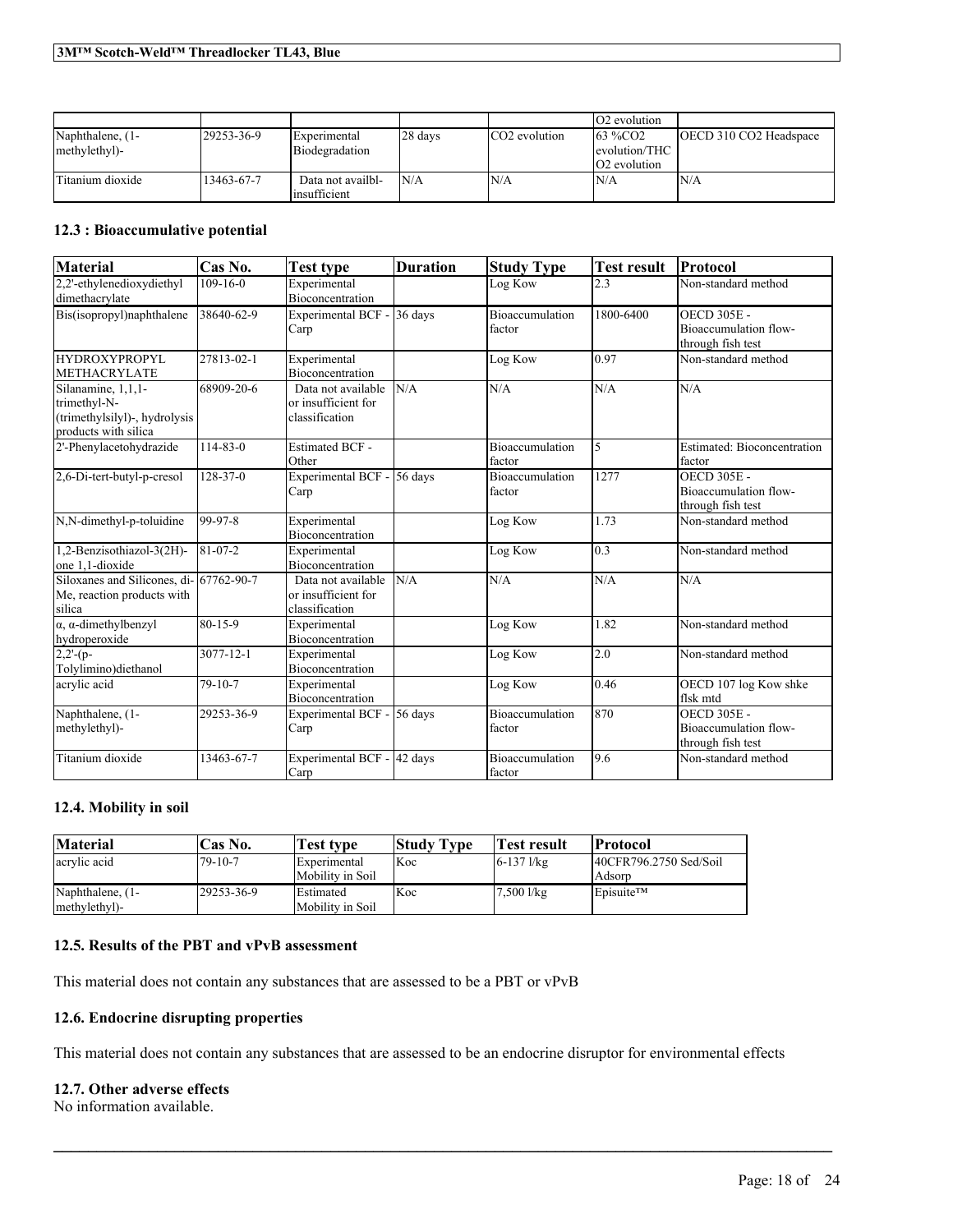# **SECTION 13: Disposal considerations**

### **13.1 Waste treatment methods**

Dispose of contents/ container in accordance with the local/regional/national/international regulations.

Dispose of completely cured (or polymerized) material in a permitted industrial waste facility. As a disposal alternative, incinerate uncured product in a permitted waste incineration facility. Proper destruction may require the use of additional fuel during incineration processes. Empty drums/barrels/containers used for transporting and handling hazardous chemicals (chemical substances/mixtures/preparations classified as Hazardous as per applicable regulations) shall be considered, stored, treated & disposed of as hazardous wastes unless otherwise defined by applicable waste regulations. Consult with the respective regulating authorities to determine the available treatment and disposal facilities.

The coding of a waste stream is based on the application of the product by the consumer. Since this is out of the control of 3M, no waste code(s) for products after use will be provided. Please refer to the European Waste Code (EWC - 2000/532/EC and amendments) to assign the correct waste code to your waste stream. Ensure national and/or regional regulations are complied with and always use a licensed waste contractor.

### **EU waste code (product as sold)**

08 04 09\* Waste adhesives and sealants containing organic solvents or other dangerous substances 20 01 27\* Paint, inks, adhesives and resins containing dangerous substances

|                                                                  | <b>Ground</b><br><b>Transport</b><br>(ADR)                                          | <b>Air Transport (IATA)</b>                                                                                            | <b>Marine</b><br><b>Transport</b><br>(IMDG)                                  |
|------------------------------------------------------------------|-------------------------------------------------------------------------------------|------------------------------------------------------------------------------------------------------------------------|------------------------------------------------------------------------------|
| 14.1 UN number or ID<br>Inumber                                  | <b>UN3082</b>                                                                       | <b>UN3082</b>                                                                                                          | <b>UN3082</b>                                                                |
| 14.2 UN proper shipping<br>name                                  | <b>ENVIRONMENTALLY</b><br>HAZARDOUS<br>SUBSTANCE, LIQUID,<br>N.O.S.(BIS(ISOPROPYL)N | <b>ENVIRONMENTALLY</b><br>HAZARDOUS SUBSTANCE, HAZARDOUS<br>LIQUID,<br>N.O.S.(BIS(ISOPROPYL)NAP N.O.S.(BIS(ISOPROPYL)N | <b>ENVIRONMENTALLY</b><br>SUBSTANCE, LIQUID,                                 |
| 14.3 Transport hazard<br>class(es)                               | <b>APHTHALENE)</b><br>9                                                             | HTHALENE)<br>$\mathbf Q$                                                                                               | <b>APHTHALENE</b> )<br>9                                                     |
| 14.4 Packing group                                               | III                                                                                 | III                                                                                                                    | III                                                                          |
| <b>14.5 Environmental hazards</b>                                | <b>Environmentally Hazardous</b>                                                    | Not applicable                                                                                                         | Marine Pollutant                                                             |
| 14.6 Special precautions for<br>luser                            | Please refer to the other<br>sections of the SDS for<br>further information.        | Please refer to the other<br>sections of the SDS for further<br>linformation.                                          | Please refer to the other<br>sections of the SDS for<br>further information. |
| 14.7 Marine Transport in<br>bulk according to IMO<br>instruments | No data available.                                                                  | No data available.                                                                                                     | No data available.                                                           |
| <b>Control Temperature</b>                                       | No data available                                                                   | No data available                                                                                                      | No data available.                                                           |

 $\mathcal{L}_\mathcal{L} = \mathcal{L}_\mathcal{L} = \mathcal{L}_\mathcal{L} = \mathcal{L}_\mathcal{L} = \mathcal{L}_\mathcal{L} = \mathcal{L}_\mathcal{L} = \mathcal{L}_\mathcal{L} = \mathcal{L}_\mathcal{L} = \mathcal{L}_\mathcal{L} = \mathcal{L}_\mathcal{L} = \mathcal{L}_\mathcal{L} = \mathcal{L}_\mathcal{L} = \mathcal{L}_\mathcal{L} = \mathcal{L}_\mathcal{L} = \mathcal{L}_\mathcal{L} = \mathcal{L}_\mathcal{L} = \mathcal{L}_\mathcal{L}$ 

# **SECTION 14: Transportation information**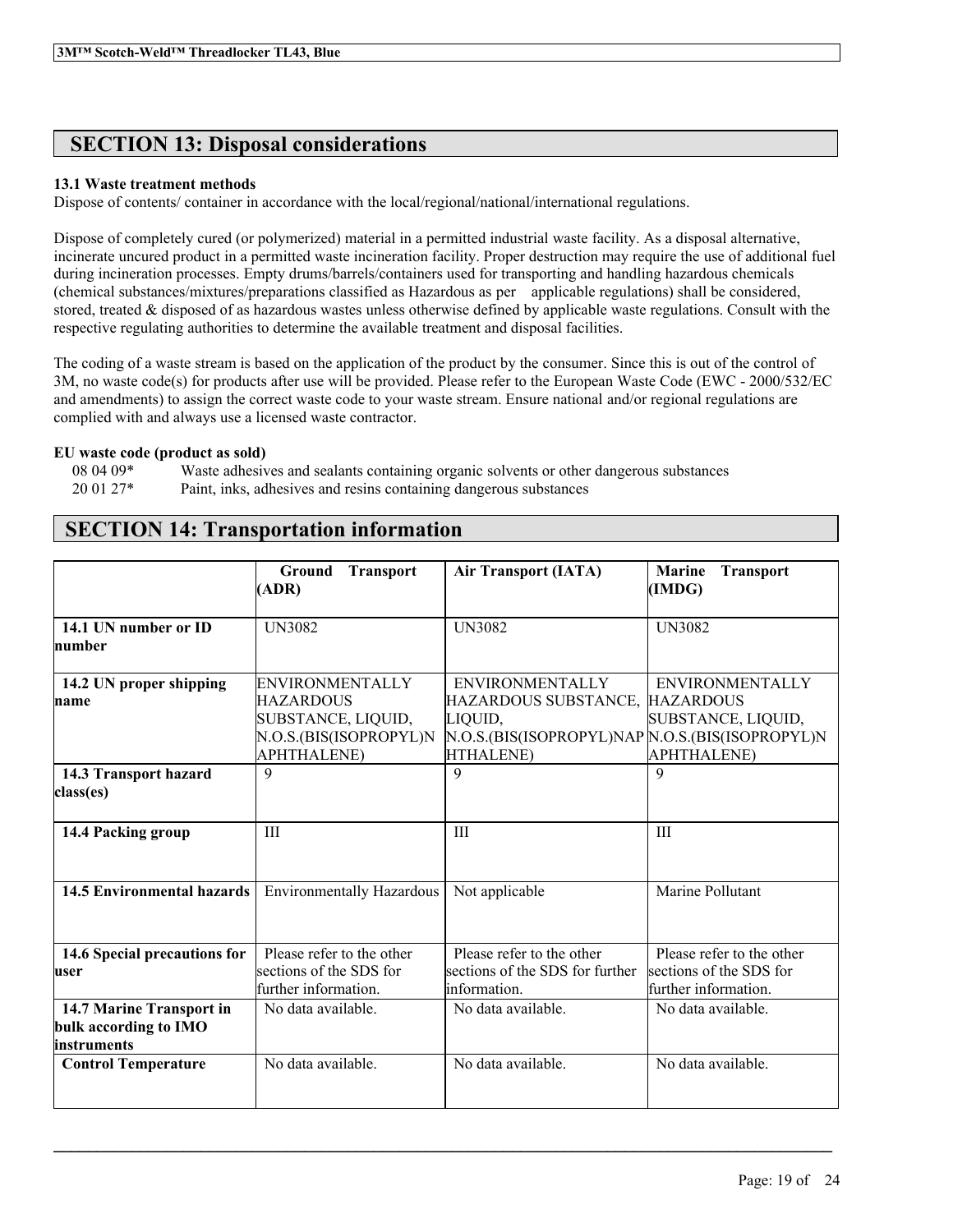| <b>Emergency Temperature</b>   | No data available. | No data available. | No data available. |  |
|--------------------------------|--------------------|--------------------|--------------------|--|
|                                |                    |                    |                    |  |
| <b>ADR Classification Code</b> | M6                 | Not applicable.    | Not applicable.    |  |
|                                |                    |                    |                    |  |
| <b>IMDG Segregation Code</b>   | Not applicable.    | Not applicable.    | <b>NONE</b>        |  |
|                                |                    |                    |                    |  |

Please contact the address or phone number listed on the first page of the SDS for additional information on the transport/shipment of the material by rail (RID) or inland waterways (ADN).

# **SECTION 15: Regulatory information**

**15.1. Safety, health and environmental regulations/legislation specific for the substance or mixture**

| Carcinogenicity                          |                |                                              |                             |
|------------------------------------------|----------------|----------------------------------------------|-----------------------------|
| Ingredient                               | <b>CAS Nbr</b> | <b>Classification</b>                        | <b>Regulation</b>           |
| N,N-dimethyl-p-toluidine                 | $99-97-8$      | Grp. 2B: Possible human International Agency |                             |
|                                          |                | carc.                                        | for Research on Cancer      |
| acrylic acid                             | $79-10-7$      | Gr. 3: Not classifiable                      | <b>International Agency</b> |
|                                          |                |                                              | for Research on Cancer      |
| 2,6-Di-tert-butyl-p-cresol               | $128 - 37 - 0$ | Gr. 3: Not classifiable                      | <b>International Agency</b> |
|                                          |                |                                              | for Research on Cancer      |
| 1,2-Benzisothiazol-3(2H)-one 1,1-dioxide | $81 - 07 - 2$  | Gr. 3: Not classifiable                      | <b>International Agency</b> |
|                                          |                |                                              | for Research on Cancer      |
| Titanium dioxide                         | 13463-67-7     | Grp. 2B: Possible human International Agency |                             |
|                                          |                | carc.                                        | for Research on Cancer      |

### **Global inventory status**

Contact 3M for more information. The components of this material are in compliance with the provisions of the Korea Chemical Control Act. Certain restrictions may apply. Contact the selling division for additional information. The components of this material are in compliance with the provisions of Australia National Industrial Chemical Notification and Assessment Scheme (NICNAS). Certain restrictions may apply. Contact the selling division for additional information. The components of this material are in compliance with the provisions of Japan Chemical Substance Control Law. Certain restrictions may apply. Contact the selling division for additional information. The components of this material are in compliance with the provisions of Philippines RA 6969 requirements. Certain restrictions may apply. Contact the selling division for additional information. The components of this product are in compliance with the new substance notification requirements of CEPA. This product complies with Measures on Environmental Management of New Chemical Substances. All ingredients are listed on or exempt from on China IECSC inventory. The components of this product are in compliance with the chemical notification requirements of TSCA. All required components of this product are listed on the active portion of the TSCA Inventory.

### **DIRECTIVE 2012/18/EU**

Seveso hazard categories, Annex 1, Part 1 None

Seveso named dangerous substances, Annex 1, Part 2

| Dangerous<br>Substances | -<br>Identifier(s) | application of<br>the .<br>dtonnes,<br>tor<br>quan<br>' Juan<br>llving<br>ILILV |
|-------------------------|--------------------|---------------------------------------------------------------------------------|
|                         |                    |                                                                                 |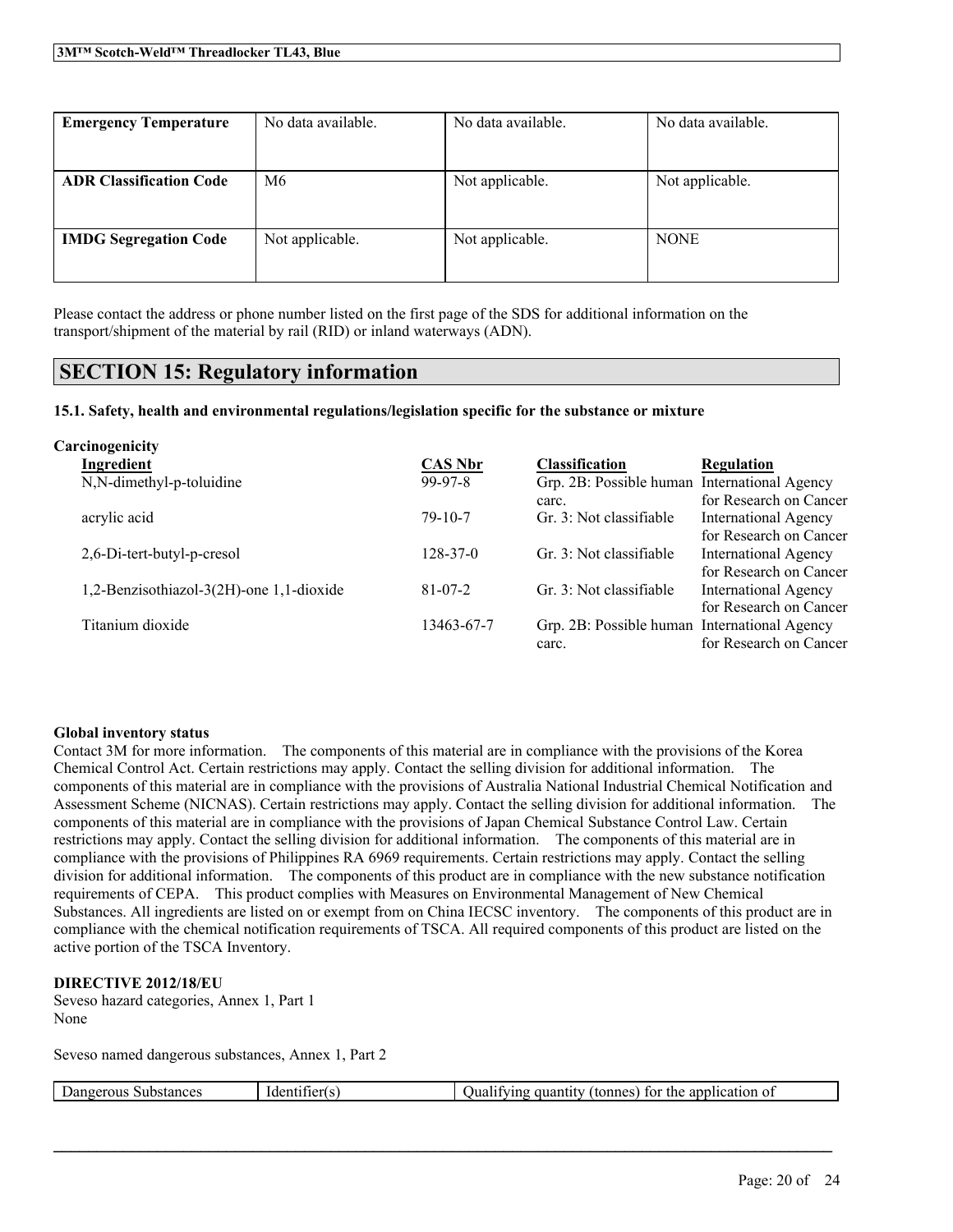|                                     |               | Lower-tier requirements | Upper-tier requirements |
|-------------------------------------|---------------|-------------------------|-------------------------|
| acrylic acid                        | $79 - 10 - 7$ | 50                      | 200                     |
| $\alpha$ , $\alpha$ -dimethylbenzyl | 80-15-9       | 50                      | 200                     |
| hydroperoxide                       |               |                         |                         |
| N,N-dimethyl-p-toluidine            | 99-97-8       | 50                      | 200                     |

### **15.2. Chemical Safety Assessment**

A chemical safety assessment has not been carried out for this mixture. Chemical safety assessments for the contained substances may have been carried out by the registrants of the substances in accordance with Regulation (EC) No 1907/2006, as amended.

# **SECTION 16: Other information**

### **List of relevant H statements**

| H <sub>226</sub>  | Flammable liquid and vapour.                                                                               |
|-------------------|------------------------------------------------------------------------------------------------------------|
| H <sub>242</sub>  | Heating may cause a fire.                                                                                  |
| H <sub>301</sub>  | Toxic if swallowed.                                                                                        |
| H <sub>3</sub> 02 | Harmful if swallowed.                                                                                      |
| H304              | May be fatal if swallowed and enters airways.                                                              |
| H311              | Toxic in contact with skin.                                                                                |
| H312              | Harmful in contact with skin.                                                                              |
| H314              | Causes severe skin burns and eye damage.                                                                   |
| H317              | May cause an allergic skin reaction.                                                                       |
| H318              | Causes serious eye damage.                                                                                 |
| H319              | Causes serious eye irritation.                                                                             |
| H330              | Fatal if inhaled.                                                                                          |
| H331              | Toxic if inhaled.                                                                                          |
| H332              | Harmful if inhaled.                                                                                        |
| H335              | May cause respiratory irritation.                                                                          |
| H351i             | Suspected of causing cancer by inhalation.                                                                 |
| H372              | Causes damage to organs through prolonged or repeated exposure.                                            |
| H373              | May cause damage to organs through prolonged or repeated exposure.                                         |
| H373              | May cause damage to organs through prolonged or repeated exposure: nervous system   respiratory<br>system. |
| H400              | Very toxic to aquatic life.                                                                                |
| H410              | Very toxic to aquatic life with long lasting effects.                                                      |
| H411              | Toxic to aquatic life with long lasting effects.                                                           |
| H412              | Harmful to aquatic life with long lasting effects.                                                         |

 $\mathcal{L}_\mathcal{L} = \mathcal{L}_\mathcal{L} = \mathcal{L}_\mathcal{L} = \mathcal{L}_\mathcal{L} = \mathcal{L}_\mathcal{L} = \mathcal{L}_\mathcal{L} = \mathcal{L}_\mathcal{L} = \mathcal{L}_\mathcal{L} = \mathcal{L}_\mathcal{L} = \mathcal{L}_\mathcal{L} = \mathcal{L}_\mathcal{L} = \mathcal{L}_\mathcal{L} = \mathcal{L}_\mathcal{L} = \mathcal{L}_\mathcal{L} = \mathcal{L}_\mathcal{L} = \mathcal{L}_\mathcal{L} = \mathcal{L}_\mathcal{L}$ 

### **Revision information:**

EU Section 09: pH information information was added.

Industrial Use of Adhesives: Section 16: Annex information was modified.

Professional Use of Adhesives: Section 16: Annex information was modified.

Section 1: Product name information was modified.

Section 2: <125ml Precautionary - Prevention information was modified.

CLP: Ingredient table information was modified.

CLP Remark(phrase) information was deleted.

Label: CLP Precautionary - Disposal information was deleted.

Label: CLP Precautionary - Prevention information was modified.

Label: CLP Precautionary - Response information was modified.

Label: CLP Target Organ Hazard Statement information was modified.

Section 03: Composition table % Column heading information was added.

Section 3: Composition/ Information of ingredients table information was modified.

Section 03: SCL table information was added.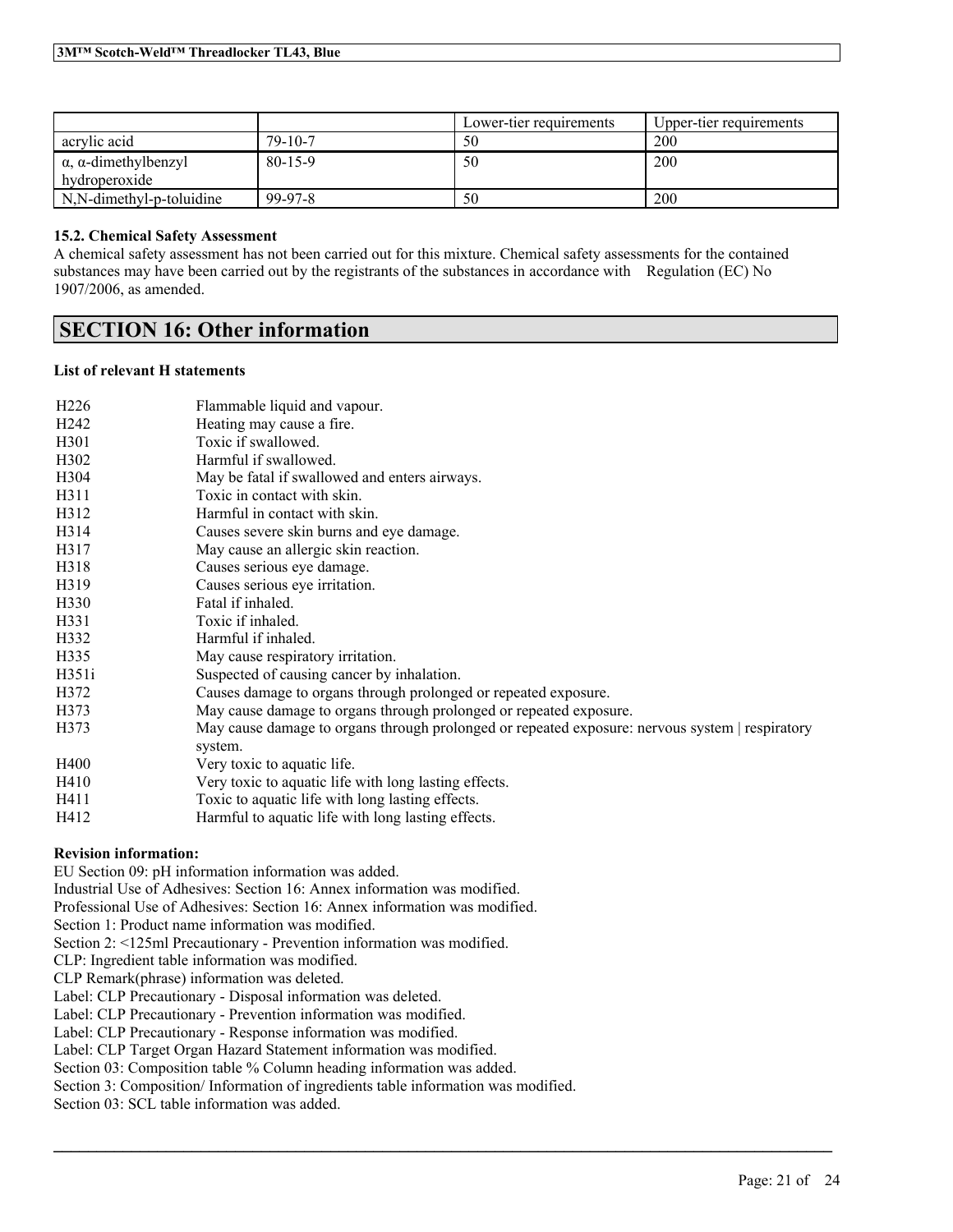Section 03: Substance not applicable information was added. Section 04: First Aid - Symptoms and Effects (CLP) information was added. Section 04: Information on toxicological effects information was modified. Section 8: Occupational exposure limit table information was modified. Section 9: Evaporation Rate information information was deleted. Section 9: Explosive properties information information was deleted. Section 09: Kinematic Viscosity information information was added. Section 9: Melting point information information was modified. Section 9: Oxidising properties information information was deleted. Section 9: pH information information was deleted. Section 9: Property description for optional properties information was modified. Section 9: Vapour density value information was added. Section 9: Vapour density value information was deleted. Section 9: Viscosity information information was deleted. Section 11: Acute Toxicity table information was modified. Section 11: Carcinogenicity Table information was modified. Section 11: Classification disclaimer information was modified. Section 11: Germ Cell Mutagenicity Table information was modified. Section 11: No endocrine disruptor information available warning information was added. Section 11: Reproductive Toxicity Table information was modified. Section 11: Serious Eye Damage/Irritation Table information was modified. Section 11: Skin Corrosion/Irritation Table information was modified. Section 11: Skin Sensitization Table information was modified. Section 11: Target Organs - Repeated Table information was added. Section 11: Target Organs - Repeated Table information was deleted. Section 11: Target Organs - Single Table information was modified. Section 12: 12.6. Endocrine Disrupting Properties information was added. Section 12: 12.7. Other adverse effects information was modified. Section 12: Component ecotoxicity information information was modified. Section 12: Contact manufacturer for more detail. information was deleted. Section 12: Mobility in soil information information was added. Section 12: No endocrine disruptor information available warning information was added. Section 12: Persistence and Degradability information information was modified. Section 12:Bioccumulative potential information information was modified. Section 14 Classification Code – Main Heading information was added. Section 14 Classification Code – Regulation Data information was added. Section 14 Control Temperature – Main Heading information was added. Section 14 Control Temperature – Regulation Data information was added. Section 14 Disclaimer Information information was added. Section 14 Emergency Temperature – Main Heading information was added. Section 14 Emergency Temperature – Regulation Data information was added. Section 14 Hazard Class + Sub Risk – Main Heading information was added. Section 14 Hazard Class + Sub Risk – Regulation Data information was added. Section 14 Hazardous/Not Hazardous for Transportation information was added. Section 14 Other Dangerous Goods – Main Heading information was added. Section 14 Other Dangerous Goods – Regulation Data information was added. Section 14 Packing Group – Main Heading information was added. Section 14 Packing Group – Regulation Data information was added. Section 14 Proper Shipping Name information was added. Section 14 Regulations – Main Headings information was added. Section 14 Segregation – Regulation Data information was added. Section 14 Segregation Code – Main Heading information was added. Section 14 Special Precautions – Main Heading information was added. Section 14 Special Precautions – Regulation Data information was added. Section 14 Transport in bulk – Regulation Data information was added. Section 14 Marine transport in bulk according to IMO instruments – Main Heading information was added.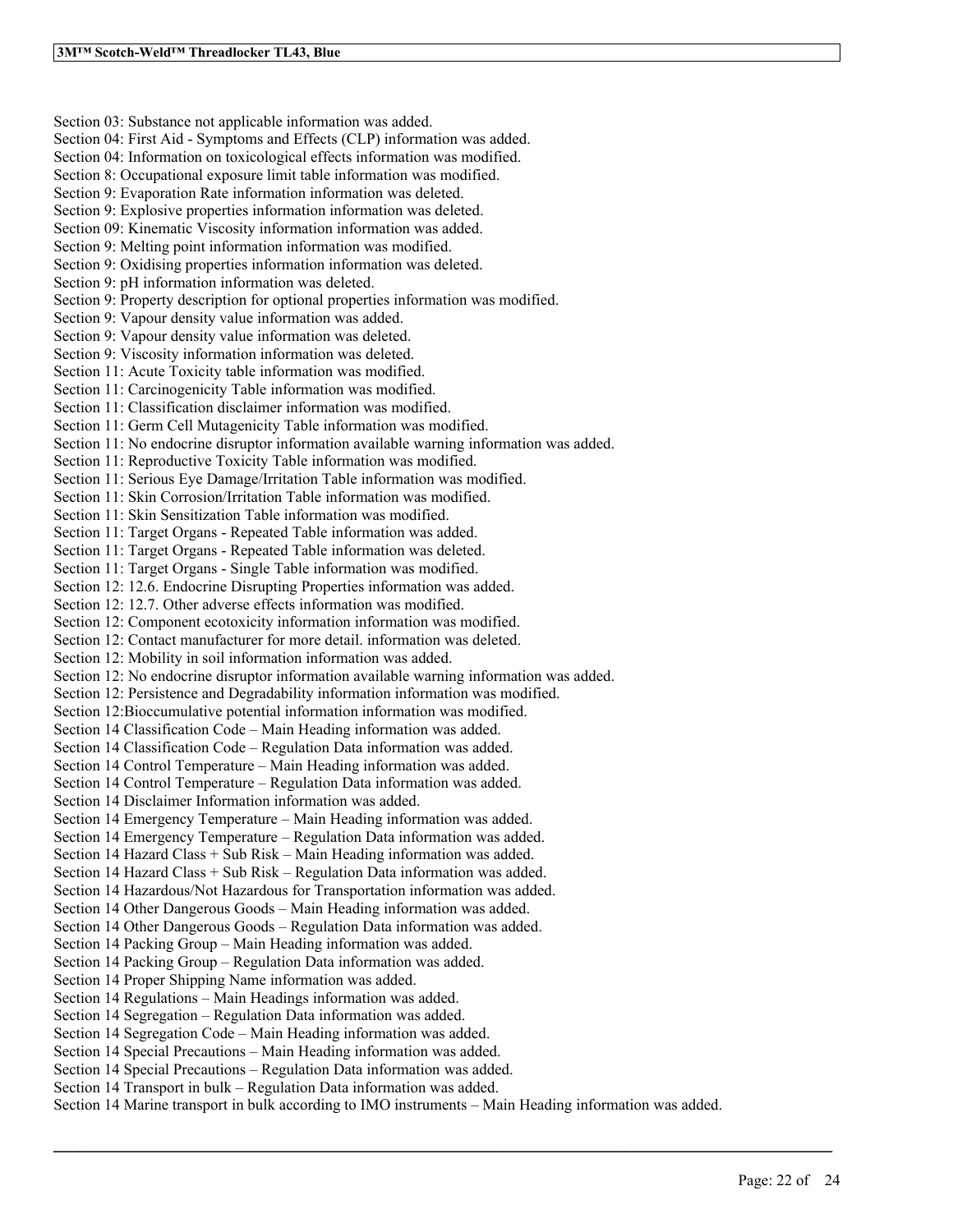Section 14 UN Number Column data information was added.

Section 14 UN Number information was added.

Section 15: Carcinogenicity information information was modified.

Section 15: Regulations - Inventories information was added.

Section 15: Seveso Substance Text information was added.

Two-column table displaying the unique list of H Codes and statements (std phrases) for all components of the given material. information was modified.

Section 2: No PBT/vPvB information available warning information was added.

# **Annex**

| 1. Title                                               |                                                                                |  |
|--------------------------------------------------------|--------------------------------------------------------------------------------|--|
| <b>Substance identification</b>                        | acrylic acid;<br>EC No. 201-177-9;                                             |  |
|                                                        | CAS Nbr 79-10-7:                                                               |  |
|                                                        |                                                                                |  |
| <b>Exposure Scenario Name</b>                          | Industrial Use of Adhesives                                                    |  |
| <b>Lifecycle Stage</b>                                 | Use at industrial sites                                                        |  |
| <b>Contributing activities</b>                         | PROC 13 -Treatment of articles by dipping and pouring                          |  |
|                                                        | ERC 06c -Use of monomer in polymerisation processes at industrial site         |  |
|                                                        | (inclusion or not into/onto article)                                           |  |
| Processes, tasks and activities covered                | Application of product.                                                        |  |
| 2. Operational conditions and risk management measures |                                                                                |  |
| <b>Operating Conditions</b>                            | Physical state: Liquid.                                                        |  |
|                                                        | <b>General operating conditions:</b>                                           |  |
|                                                        | Duration of use: $>$ 4 hours task;                                             |  |
|                                                        | Indoor use with Local Exhaust Ventilation;                                     |  |
|                                                        | Outdoor use;                                                                   |  |
| <b>Risk management measures</b>                        | Under the operational conditions described above the following risk management |  |
|                                                        | measures apply:                                                                |  |
|                                                        | General risk management measures:                                              |  |
|                                                        | Human health:                                                                  |  |
|                                                        | Protective Gloves - Chemical resistant. Refer to Section 8 of the SDS for      |  |
|                                                        | specific glove material.;                                                      |  |
|                                                        | Safety glasses with side shields.;                                             |  |
|                                                        | <b>Environmental:</b>                                                          |  |
|                                                        | None needed;                                                                   |  |
| Waste management measures                              | No use-specific waste management measures are required for this product. Refer |  |
|                                                        | to Section 13 of main SDS for disposal instructions:                           |  |
| 3. Prediction of exposure                              |                                                                                |  |
| <b>Prediction of exposure</b>                          | Human and environmental exposures are not expected to exceed the DNELs and     |  |
|                                                        | PNECs when the identified risk management measures are adopted.                |  |
|                                                        |                                                                                |  |

| 1. Title                                               |                                                                         |  |
|--------------------------------------------------------|-------------------------------------------------------------------------|--|
| <b>Substance identification</b>                        | acrylic acid;                                                           |  |
|                                                        | EC No. 201-177-9:                                                       |  |
|                                                        | CAS Nbr 79-10-7:                                                        |  |
|                                                        |                                                                         |  |
| <b>Exposure Scenario Name</b>                          | Professional Use of Adhesives                                           |  |
| <b>Lifecycle Stage</b>                                 | Widespread use by professional workers                                  |  |
| <b>Contributing activities</b>                         | PROC 13 - Treatment of articles by dipping and pouring                  |  |
|                                                        | ERC 08c -Widespread use leading to inclusion into/onto article (indoor) |  |
| Processes, tasks and activities covered                | Application of product.                                                 |  |
| 2. Operational conditions and risk management measures |                                                                         |  |
| <b>Operating Conditions</b>                            | Physical state: Liquid.                                                 |  |
|                                                        | <b>General operating conditions:</b>                                    |  |